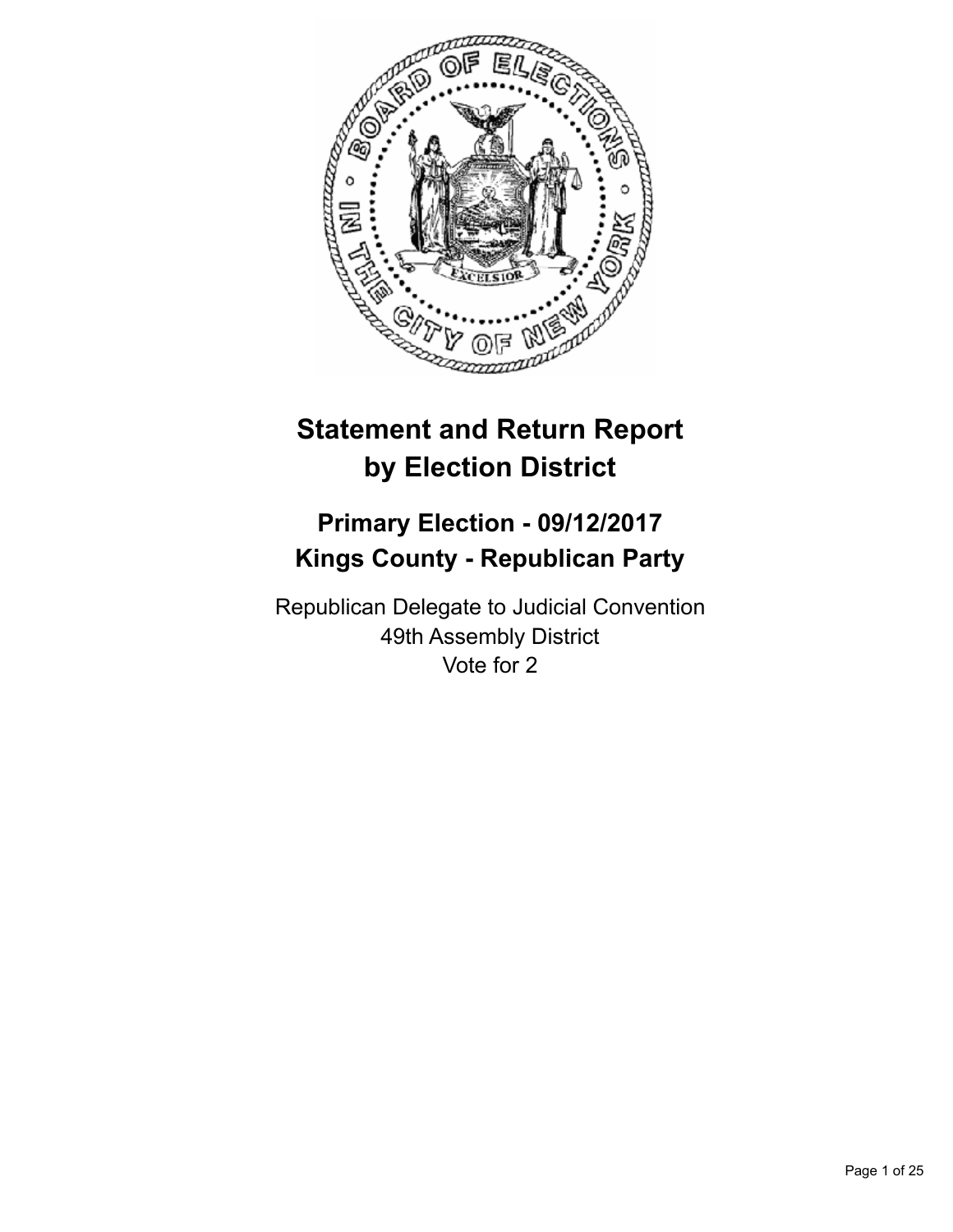

| <b>PUBLIC COUNTER</b>                                    | $\overline{2}$ |
|----------------------------------------------------------|----------------|
| MANUALLY COUNTED EMERGENCY                               | 0              |
| ABSENTEE / MILITARY                                      | 2              |
| AFFIDAVIT                                                | 0              |
| <b>Total Ballots</b>                                     | 4              |
| Less - Inapplicable Federal/Special Presidential Ballots | 0              |
| <b>Total Applicable Ballots</b>                          | 4              |
| STEPHEN MARESCA                                          | 0              |
| ANTHONY J. FOTI                                          |                |
| ANGELA L. PETIT                                          | 2              |
| <b>VICTORIA M. CARRILLO</b>                              | 3              |
| <b>Total Votes</b>                                       | 6              |
| Unrecorded                                               | $\overline{2}$ |

## **002/49**

| ANGELA L. PETIT                                          | 0 |
|----------------------------------------------------------|---|
| <b>STEPHEN MARESCA</b><br><b>ANTHONY J. FOTI</b>         |   |
| <b>Total Applicable Ballots</b>                          |   |
| Less - Inapplicable Federal/Special Presidential Ballots | 0 |
| <b>Total Ballots</b>                                     |   |
| AFFIDAVIT                                                | 0 |
| ABSENTEE / MILITARY                                      | 0 |
| <b>MANUALLY COUNTED EMERGENCY</b>                        | 0 |
| PUBLIC COUNTER                                           |   |

| PUBLIC COUNTER                                           | 0 |
|----------------------------------------------------------|---|
| <b>MANUALLY COUNTED EMERGENCY</b>                        | 0 |
| ABSENTEE / MILITARY                                      | 0 |
| <b>AFFIDAVIT</b>                                         | 0 |
| <b>Total Ballots</b>                                     | 0 |
| Less - Inapplicable Federal/Special Presidential Ballots | 0 |
| <b>Total Applicable Ballots</b>                          | 0 |
| STEPHEN MARESCA                                          | 0 |
| <b>ANTHONY J. FOTI</b>                                   | 0 |
| ANGELA L. PETIT                                          | 0 |
| VICTORIA M. CARRILLO                                     | 0 |
| <b>Total Votes</b>                                       | 0 |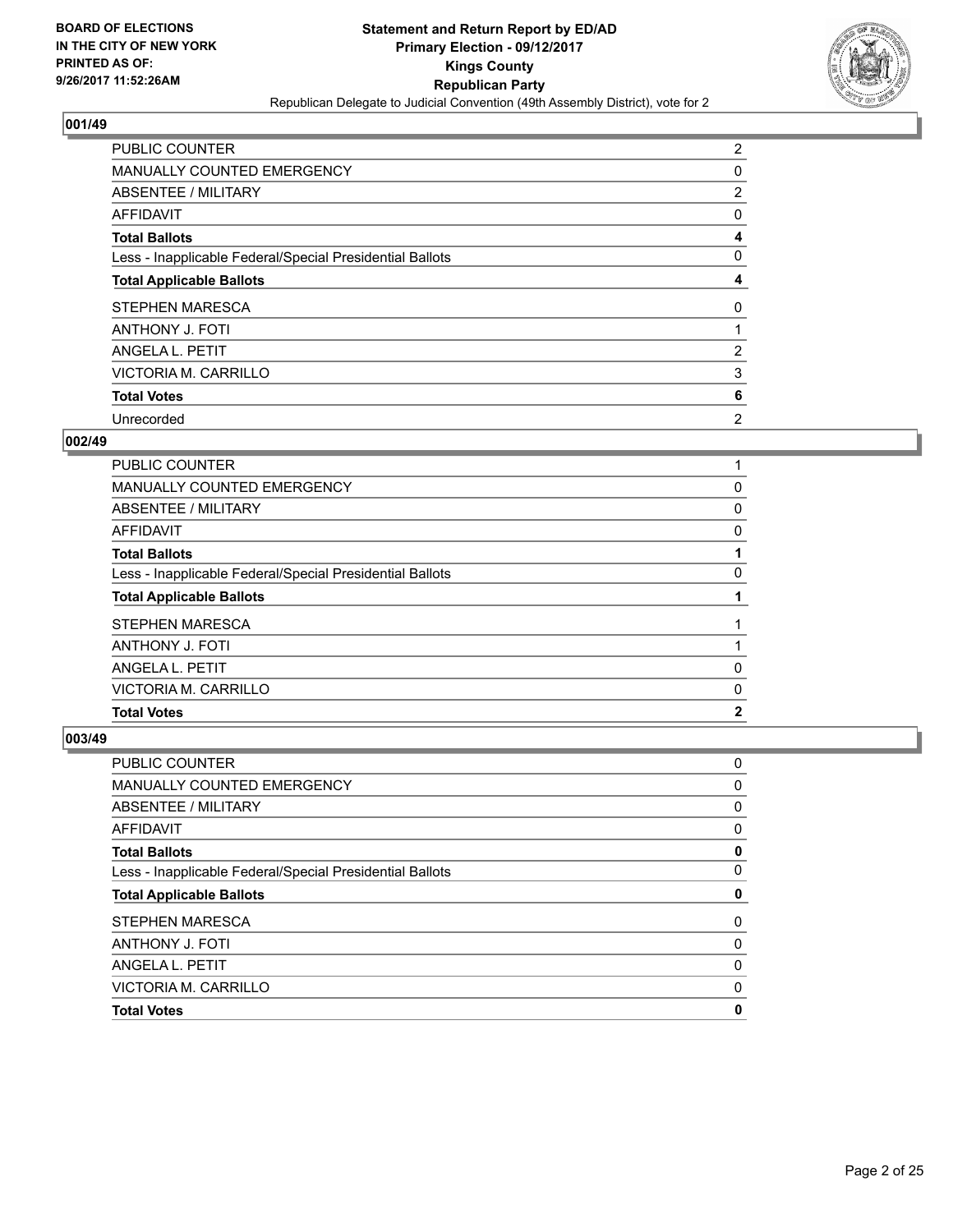

| <b>PUBLIC COUNTER</b>                                    | 8  |
|----------------------------------------------------------|----|
| MANUALLY COUNTED EMERGENCY                               | 0  |
| ABSENTEE / MILITARY                                      |    |
| AFFIDAVIT                                                | 0  |
| <b>Total Ballots</b>                                     | 9  |
| Less - Inapplicable Federal/Special Presidential Ballots | 0  |
| <b>Total Applicable Ballots</b>                          | 9  |
| STEPHEN MARESCA                                          | 6  |
| ANTHONY J. FOTI                                          | 2  |
| ANGELA L. PETIT                                          | 3  |
| VICTORIA M. CARRILLO                                     | 2  |
| <b>Total Votes</b>                                       | 13 |
| Unrecorded                                               | 5  |

## **005/49**

| <b>PUBLIC COUNTER</b>                                    | $\overline{2}$ |
|----------------------------------------------------------|----------------|
| MANUALLY COUNTED EMERGENCY                               | 0              |
| ABSENTEE / MILITARY                                      | 0              |
| AFFIDAVIT                                                | 0              |
| <b>Total Ballots</b>                                     | $\mathbf{2}$   |
| Less - Inapplicable Federal/Special Presidential Ballots | 0              |
| <b>Total Applicable Ballots</b>                          | 2              |
| STEPHEN MARESCA                                          | 2              |
| <b>ANTHONY J. FOTI</b>                                   | 0              |
| ANGELA L. PETIT                                          | 0              |
| VICTORIA M. CARRILLO                                     | 2              |
| <b>Total Votes</b>                                       | 4              |

| PUBLIC COUNTER                                           | 4 |
|----------------------------------------------------------|---|
| <b>MANUALLY COUNTED EMERGENCY</b>                        | 0 |
| ABSENTEE / MILITARY                                      | 0 |
| AFFIDAVIT                                                | 0 |
| <b>Total Ballots</b>                                     | 4 |
| Less - Inapplicable Federal/Special Presidential Ballots | 0 |
| <b>Total Applicable Ballots</b>                          | 4 |
| <b>STEPHEN MARESCA</b>                                   | 2 |
| <b>ANTHONY J. FOTI</b>                                   | 3 |
| ANGELA L. PETIT                                          | 2 |
| VICTORIA M. CARRILLO                                     | 0 |
| <b>Total Votes</b>                                       | 7 |
| Unrecorded                                               |   |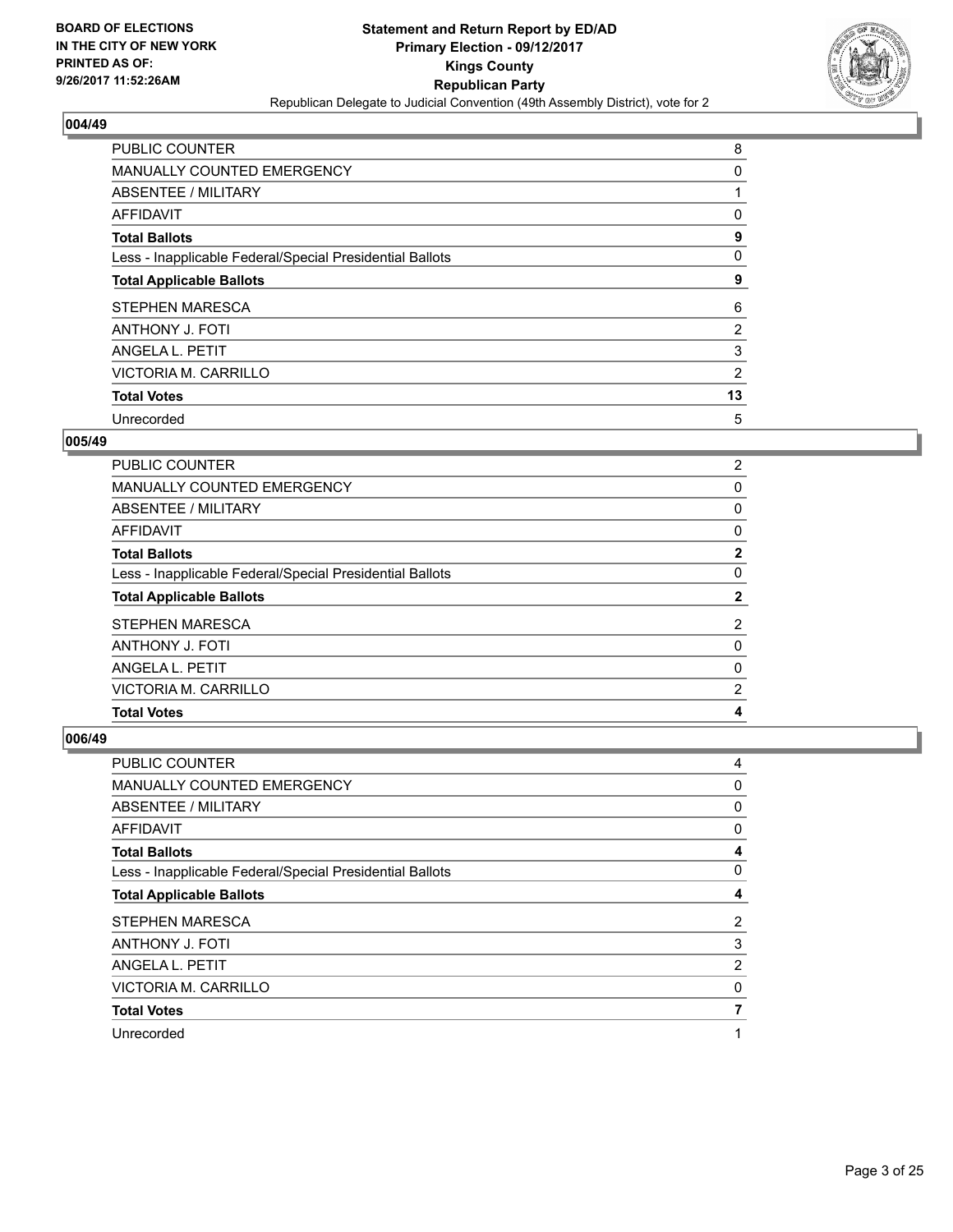

| <b>PUBLIC COUNTER</b>                                    | 0 |
|----------------------------------------------------------|---|
| MANUALLY COUNTED EMERGENCY                               | 0 |
| ABSENTEE / MILITARY                                      | 0 |
| AFFIDAVIT                                                | 0 |
| <b>Total Ballots</b>                                     | 0 |
| Less - Inapplicable Federal/Special Presidential Ballots | 0 |
| <b>Total Applicable Ballots</b>                          | 0 |
| <b>STEPHEN MARESCA</b>                                   | 0 |
| <b>ANTHONY J. FOTI</b>                                   | 0 |
| ANGELA L. PETIT                                          | 0 |
| VICTORIA M. CARRILLO                                     | 0 |
| <b>Total Votes</b>                                       | 0 |

## **008/49**

| <b>PUBLIC COUNTER</b>                                    | 6  |
|----------------------------------------------------------|----|
| MANUALLY COUNTED EMERGENCY                               | 0  |
| ABSENTEE / MILITARY                                      | 0  |
| AFFIDAVIT                                                | 0  |
| <b>Total Ballots</b>                                     | 6  |
| Less - Inapplicable Federal/Special Presidential Ballots | 0  |
| <b>Total Applicable Ballots</b>                          | 6  |
| STEPHEN MARESCA                                          | 2  |
| <b>ANTHONY J. FOTI</b>                                   | 3  |
| ANGELA L. PETIT                                          | 4  |
| VICTORIA M. CARRILLO                                     | 2  |
| <b>Total Votes</b>                                       | 11 |
| Unrecorded                                               | 1  |

| <b>PUBLIC COUNTER</b>                                    | 3 |
|----------------------------------------------------------|---|
| <b>MANUALLY COUNTED EMERGENCY</b>                        | 0 |
| ABSENTEE / MILITARY                                      | 0 |
| AFFIDAVIT                                                | 0 |
| <b>Total Ballots</b>                                     | 3 |
| Less - Inapplicable Federal/Special Presidential Ballots | 0 |
| <b>Total Applicable Ballots</b>                          | 3 |
| <b>STEPHEN MARESCA</b>                                   | 2 |
| <b>ANTHONY J. FOTI</b>                                   |   |
| ANGELA L. PETIT                                          |   |
| VICTORIA M. CARRILLO                                     | 2 |
| <b>Total Votes</b>                                       | 6 |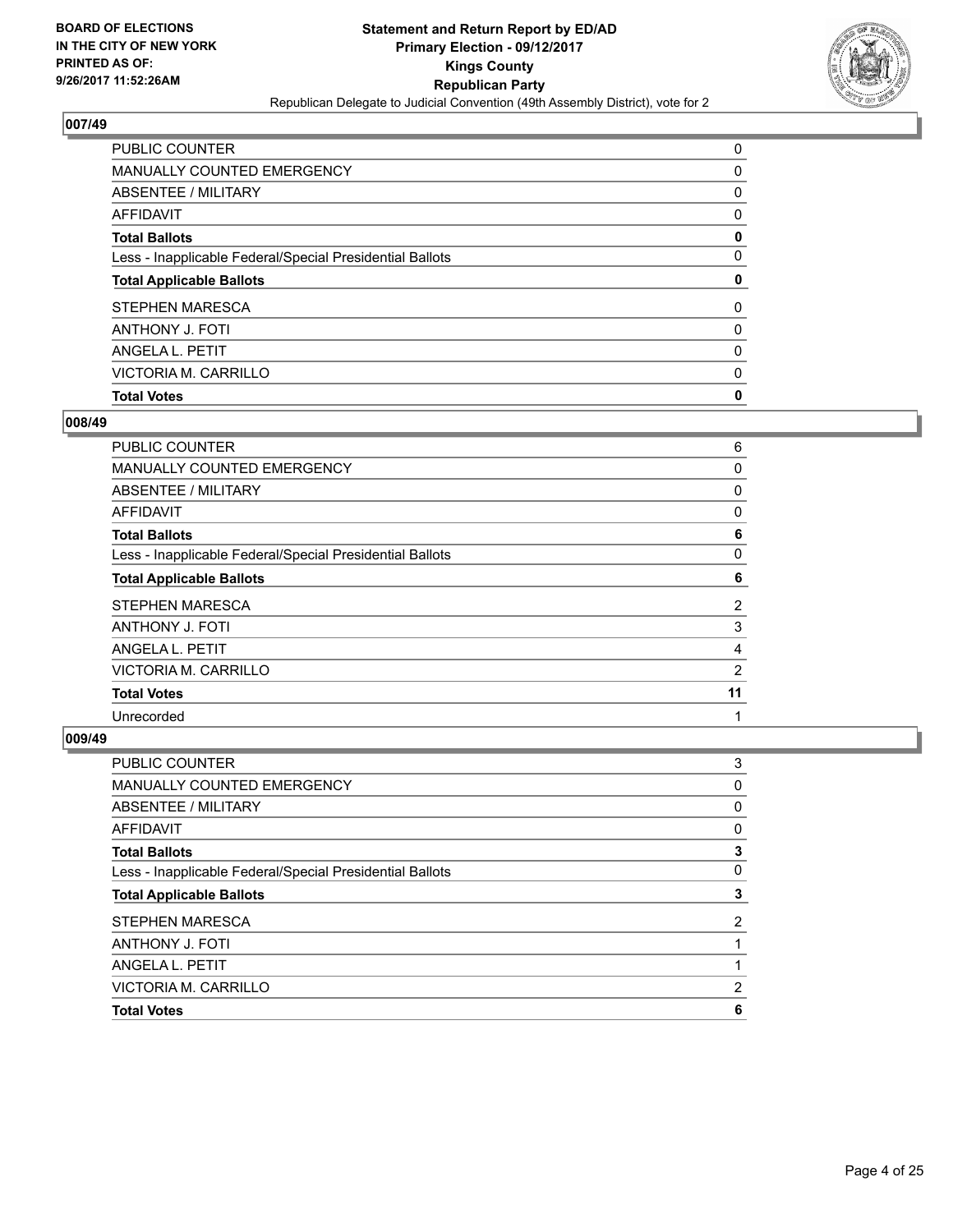

| PUBLIC COUNTER                                           |              |
|----------------------------------------------------------|--------------|
| MANUALLY COUNTED EMERGENCY                               | 0            |
| ABSENTEE / MILITARY                                      | 0            |
| AFFIDAVIT                                                | 0            |
| <b>Total Ballots</b>                                     |              |
| Less - Inapplicable Federal/Special Presidential Ballots | 0            |
| <b>Total Applicable Ballots</b>                          |              |
| <b>STEPHEN MARESCA</b>                                   |              |
| <b>ANTHONY J. FOTI</b>                                   |              |
| ANGELA L. PETIT                                          | 0            |
| VICTORIA M. CARRILLO                                     | 0            |
| <b>Total Votes</b>                                       | $\mathbf{2}$ |

## **011/49**

| <b>PUBLIC COUNTER</b>                                    | 0 |
|----------------------------------------------------------|---|
| MANUALLY COUNTED EMERGENCY                               | 0 |
| ABSENTEE / MILITARY                                      | 0 |
| AFFIDAVIT                                                | 0 |
| <b>Total Ballots</b>                                     | 0 |
| Less - Inapplicable Federal/Special Presidential Ballots | 0 |
| <b>Total Applicable Ballots</b>                          | 0 |
| <b>STEPHEN MARESCA</b>                                   | 0 |
| ANTHONY J. FOTI                                          | 0 |
| ANGELA L. PETIT                                          | 0 |
| VICTORIA M. CARRILLO                                     | 0 |
| <b>Total Votes</b>                                       | 0 |
|                                                          |   |

| <b>PUBLIC COUNTER</b>                                    | 2        |
|----------------------------------------------------------|----------|
| <b>MANUALLY COUNTED EMERGENCY</b>                        | $\Omega$ |
| ABSENTEE / MILITARY                                      | 0        |
| <b>AFFIDAVIT</b>                                         | 0        |
| <b>Total Ballots</b>                                     | 2        |
| Less - Inapplicable Federal/Special Presidential Ballots | 0        |
| <b>Total Applicable Ballots</b>                          | 2        |
| <b>STEPHEN MARESCA</b>                                   |          |
| ANTHONY J. FOTI                                          | 0        |
| ANGELA L. PETIT                                          |          |
| VICTORIA M. CARRILLO                                     | 2        |
| <b>Total Votes</b>                                       | 4        |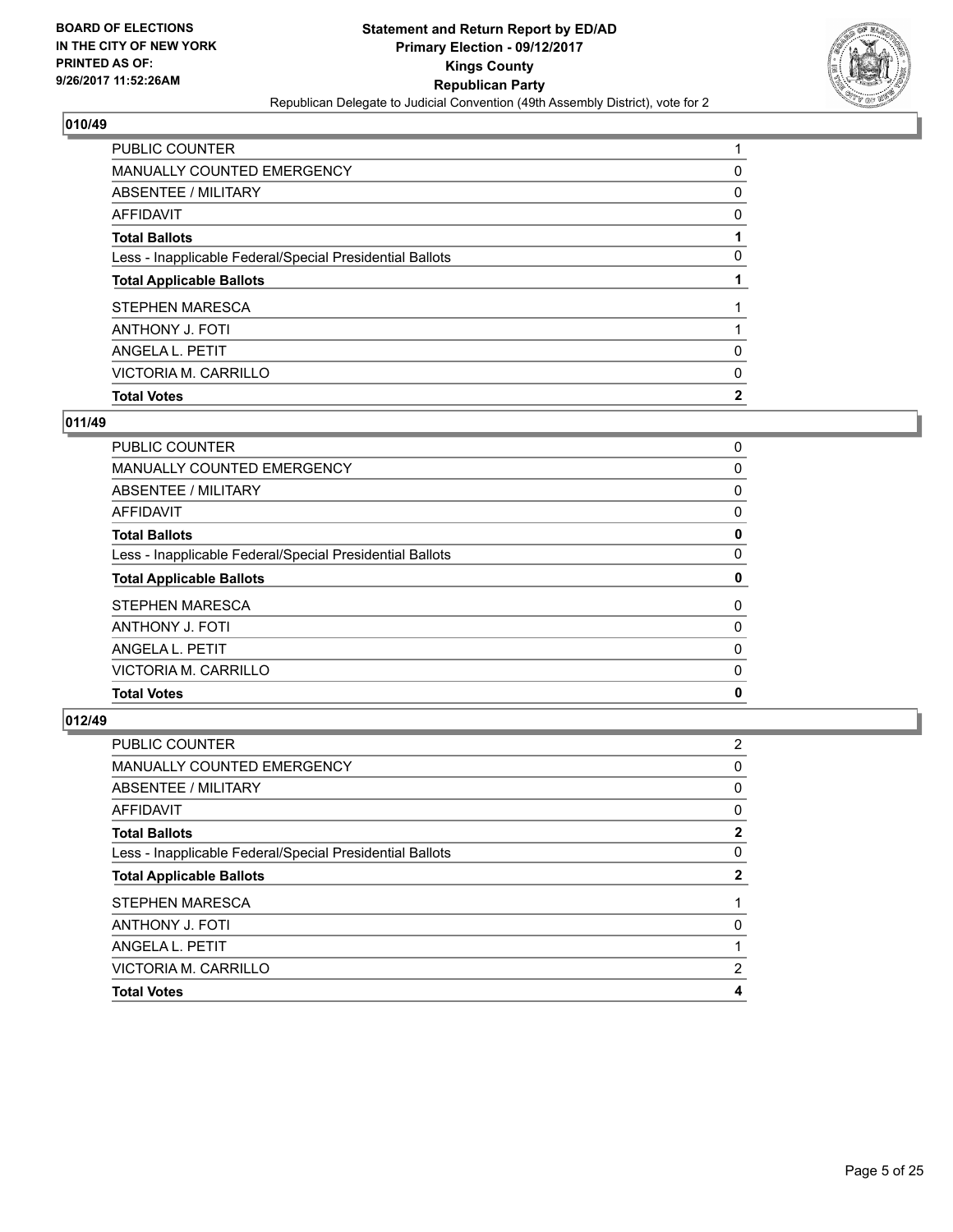

| <b>PUBLIC COUNTER</b>                                    | 6  |
|----------------------------------------------------------|----|
| MANUALLY COUNTED EMERGENCY                               | 0  |
| ABSENTEE / MILITARY                                      | 0  |
| AFFIDAVIT                                                | 0  |
| <b>Total Ballots</b>                                     | 6  |
| Less - Inapplicable Federal/Special Presidential Ballots | 0  |
| <b>Total Applicable Ballots</b>                          | 6  |
| STEPHEN MARESCA                                          | 2  |
| <b>ANTHONY J. FOTI</b>                                   | 3  |
| ANGELA L. PETIT                                          | 4  |
| VICTORIA M. CARRILLO                                     | 2  |
| <b>Total Votes</b>                                       | 11 |
| Unrecorded                                               | 1  |

## **014/49**

| <b>PUBLIC COUNTER</b>                                    | 0            |
|----------------------------------------------------------|--------------|
| <b>MANUALLY COUNTED EMERGENCY</b>                        | 0            |
| ABSENTEE / MILITARY                                      | 0            |
| AFFIDAVIT                                                | 0            |
| <b>Total Ballots</b>                                     | 0            |
| Less - Inapplicable Federal/Special Presidential Ballots | 0            |
| <b>Total Applicable Ballots</b>                          | 0            |
| <b>STEPHEN MARESCA</b>                                   | 0            |
| <b>ANTHONY J. FOTI</b>                                   | 0            |
| ANGELA L. PETIT                                          | $\mathbf{0}$ |
| VICTORIA M. CARRILLO                                     | 0            |
| <b>Total Votes</b>                                       | 0            |
|                                                          |              |

#### **015/49 COMBINED into: 007/49**

| PUBLIC COUNTER                                           | 12 <sup>°</sup> |
|----------------------------------------------------------|-----------------|
| <b>MANUALLY COUNTED EMERGENCY</b>                        | 0               |
| <b>ABSENTEE / MILITARY</b>                               | 0               |
| AFFIDAVIT                                                | 0               |
| <b>Total Ballots</b>                                     | $12 \,$         |
| Less - Inapplicable Federal/Special Presidential Ballots | 0               |
| <b>Total Applicable Ballots</b>                          | $12 \,$         |
| STEPHEN MARESCA                                          | 4               |
| <b>ANTHONY J. FOTI</b>                                   | 7               |
| ANGELA L. PETIT                                          | 1               |
| VICTORIA M. CARRILLO                                     | 5               |
| <b>Total Votes</b>                                       | 17              |
| Unrecorded                                               | 7               |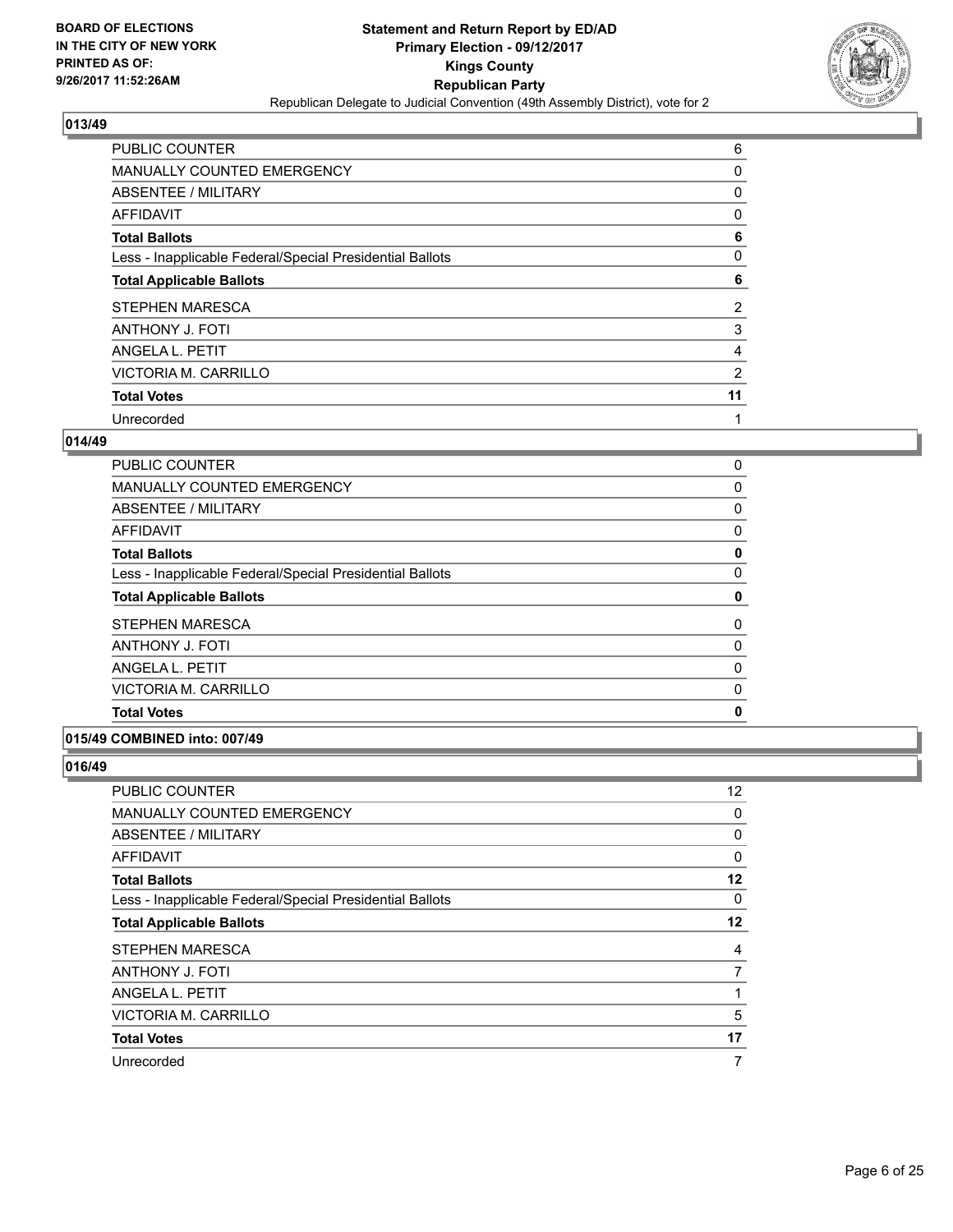

| PUBLIC COUNTER                                           | 9              |
|----------------------------------------------------------|----------------|
| MANUALLY COUNTED EMERGENCY                               | 0              |
| ABSENTEE / MILITARY                                      |                |
| AFFIDAVIT                                                | 0              |
| <b>Total Ballots</b>                                     | 10             |
| Less - Inapplicable Federal/Special Presidential Ballots | 0              |
| <b>Total Applicable Ballots</b>                          | 10             |
| STEPHEN MARESCA                                          | 8              |
| <b>ANTHONY J. FOTI</b>                                   | 3              |
| ANGELA L. PETIT                                          | 3              |
| VICTORIA M. CARRILLO                                     | 4              |
| <b>Total Votes</b>                                       | 18             |
| Unrecorded                                               | $\overline{2}$ |

## **018/49**

| <b>PUBLIC COUNTER</b>                                    | 7        |
|----------------------------------------------------------|----------|
| MANUALLY COUNTED EMERGENCY                               | 0        |
| ABSENTEE / MILITARY                                      | 0        |
| AFFIDAVIT                                                | 0        |
| <b>Total Ballots</b>                                     | 7        |
| Less - Inapplicable Federal/Special Presidential Ballots | 0        |
| <b>Total Applicable Ballots</b>                          |          |
| <b>STEPHEN MARESCA</b>                                   | 4        |
| <b>ANTHONY J. FOTI</b>                                   | 4        |
| ANGELA L. PETIT                                          | 2        |
| VICTORIA M. CARRILLO                                     | $\Omega$ |
| <b>Total Votes</b>                                       | 10       |
| Unrecorded                                               | 4        |

| <b>PUBLIC COUNTER</b>                                    | 18             |
|----------------------------------------------------------|----------------|
| <b>MANUALLY COUNTED EMERGENCY</b>                        | 0              |
| ABSENTEE / MILITARY                                      | $\overline{2}$ |
| AFFIDAVIT                                                | 0              |
| <b>Total Ballots</b>                                     | 20             |
| Less - Inapplicable Federal/Special Presidential Ballots | 0              |
| <b>Total Applicable Ballots</b>                          | 20             |
| STEPHEN MARESCA                                          | 9              |
| ANTHONY J. FOTI                                          | 7              |
| ANGELA L. PETIT                                          | 3              |
| <b>VICTORIA M. CARRILLO</b>                              | 6              |
| <b>Total Votes</b>                                       | 25             |
| Unrecorded                                               | 15             |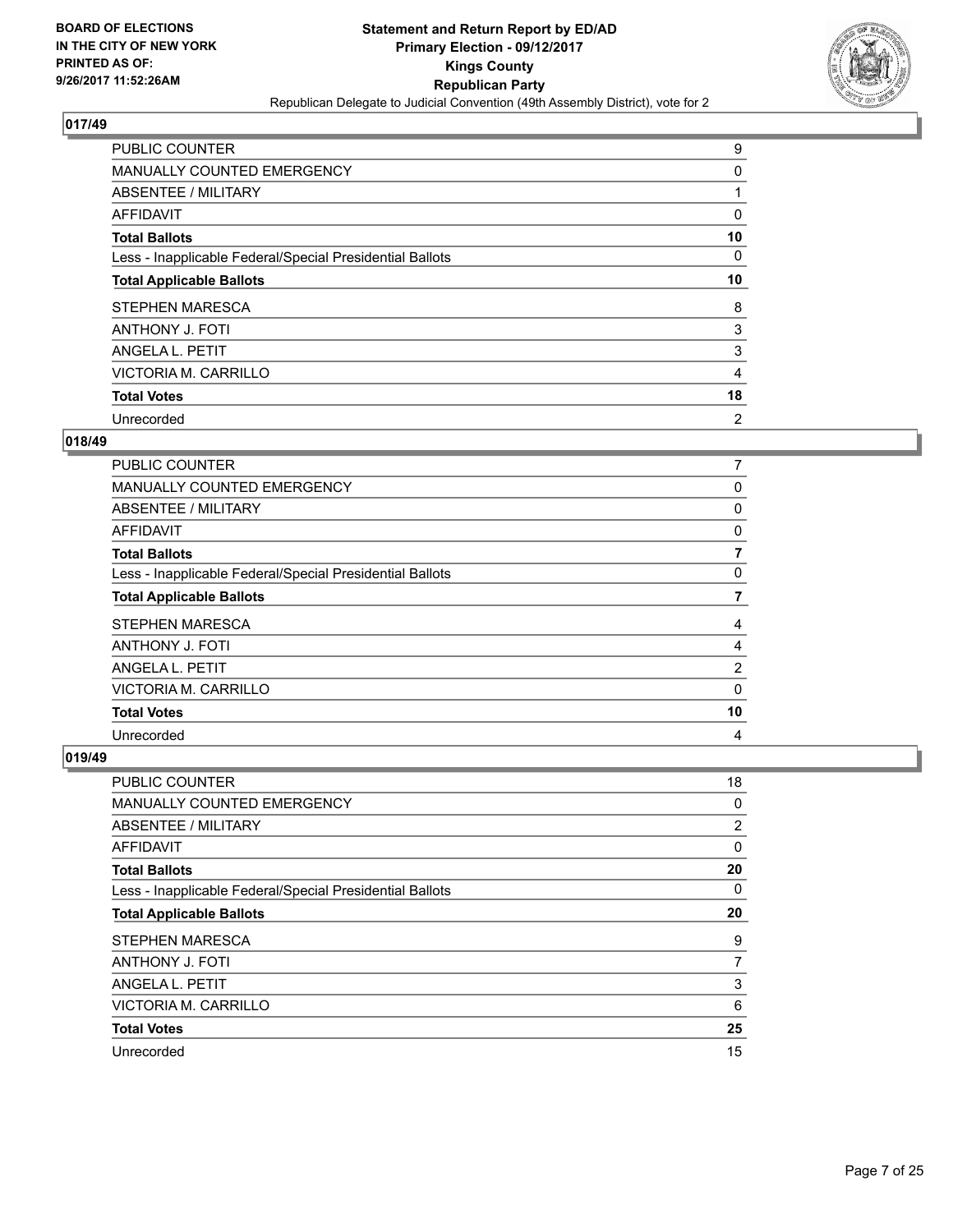

| PUBLIC COUNTER                                           | $\overline{2}$ |
|----------------------------------------------------------|----------------|
| MANUALLY COUNTED EMERGENCY                               | 0              |
| ABSENTEE / MILITARY                                      | 0              |
| AFFIDAVIT                                                | 0              |
| <b>Total Ballots</b>                                     | $\mathbf{2}$   |
| Less - Inapplicable Federal/Special Presidential Ballots | 0              |
| <b>Total Applicable Ballots</b>                          | $\mathbf{2}$   |
| STEPHEN MARESCA                                          | $\overline{2}$ |
| <b>ANTHONY J. FOTI</b>                                   | 0              |
| ANGELA L. PETIT                                          | 0              |
| VICTORIA M. CARRILLO                                     |                |
| <b>Total Votes</b>                                       | 3              |
| Unrecorded                                               | 1              |

## **021/49**

| <b>PUBLIC COUNTER</b>                                    | 15       |
|----------------------------------------------------------|----------|
| <b>MANUALLY COUNTED EMERGENCY</b>                        | $\Omega$ |
| ABSENTEE / MILITARY                                      | 14       |
| AFFIDAVIT                                                | 2        |
| <b>Total Ballots</b>                                     | 31       |
| Less - Inapplicable Federal/Special Presidential Ballots | 0        |
| <b>Total Applicable Ballots</b>                          | 31       |
| <b>STEPHEN MARESCA</b>                                   | 13       |
| <b>ANTHONY J. FOTI</b>                                   | 15       |
| ANGELA L. PETIT                                          | 8        |
| <b>VICTORIA M. CARRILLO</b>                              | 12       |
| <b>Total Votes</b>                                       | 48       |
| Unrecorded                                               | 14       |

| <b>PUBLIC COUNTER</b>                                    | 35 |
|----------------------------------------------------------|----|
| <b>MANUALLY COUNTED EMERGENCY</b>                        | 0  |
| ABSENTEE / MILITARY                                      | 3  |
| AFFIDAVIT                                                | 0  |
| <b>Total Ballots</b>                                     | 38 |
| Less - Inapplicable Federal/Special Presidential Ballots | 0  |
| <b>Total Applicable Ballots</b>                          | 38 |
| STEPHEN MARESCA                                          | 24 |
| <b>ANTHONY J. FOTI</b>                                   | 10 |
| ANGELA L. PETIT                                          | 7  |
| <b>VICTORIA M. CARRILLO</b>                              | 12 |
| <b>Total Votes</b>                                       | 53 |
| Unrecorded                                               | 23 |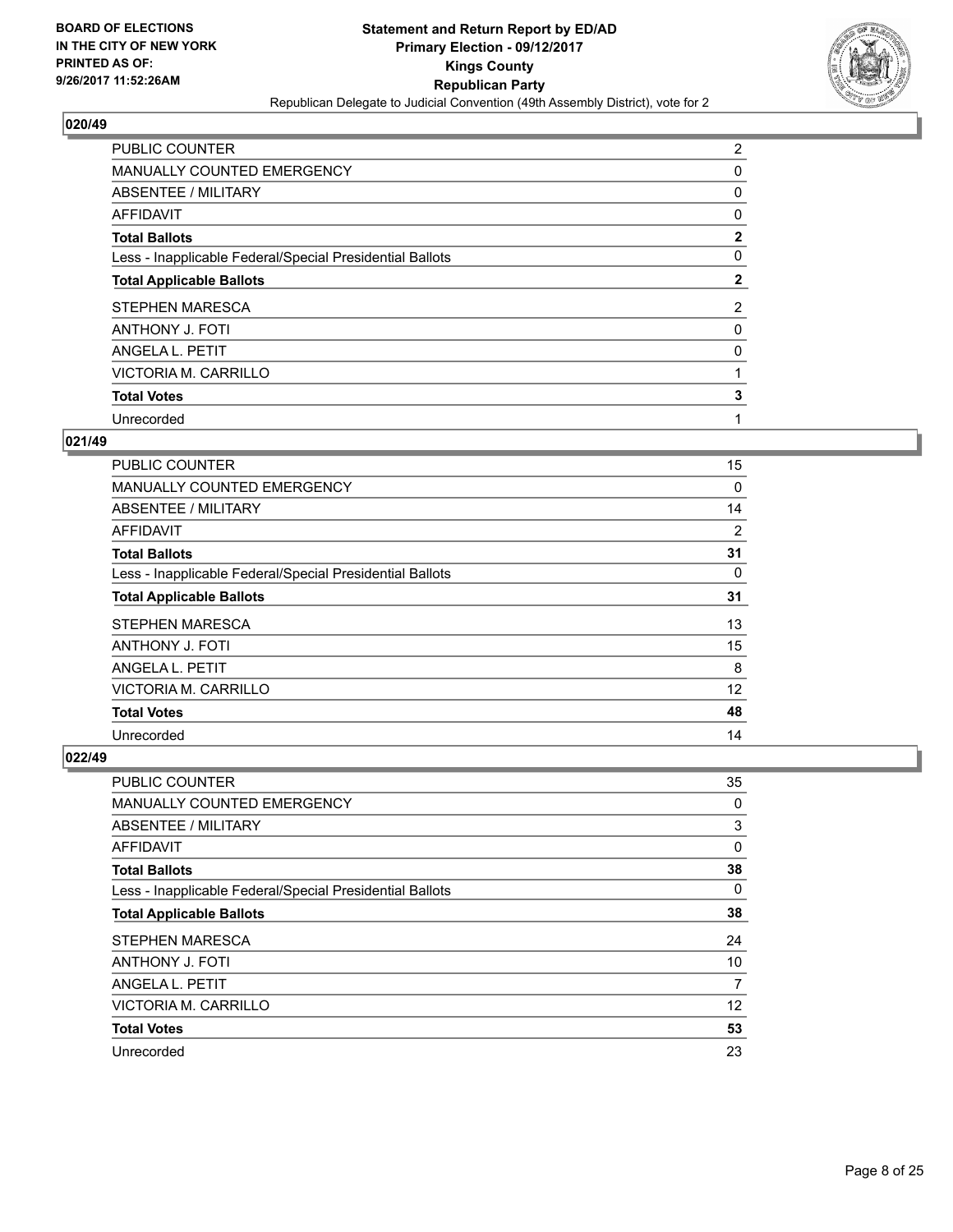

| PUBLIC COUNTER                                           | 8  |
|----------------------------------------------------------|----|
| MANUALLY COUNTED EMERGENCY                               | 0  |
| ABSENTEE / MILITARY                                      |    |
| AFFIDAVIT                                                | 0  |
| <b>Total Ballots</b>                                     | 9  |
| Less - Inapplicable Federal/Special Presidential Ballots | 0  |
| <b>Total Applicable Ballots</b>                          | 9  |
| STEPHEN MARESCA                                          | 4  |
| <b>ANTHONY J. FOTI</b>                                   | 2  |
| ANGELA L. PETIT                                          |    |
| VICTORIA M. CARRILLO                                     | 6  |
| <b>Total Votes</b>                                       | 13 |
| Unrecorded                                               | 5  |

## **024/49**

| PUBLIC COUNTER                                           | 11 |
|----------------------------------------------------------|----|
| MANUALLY COUNTED EMERGENCY                               | 0  |
| ABSENTEE / MILITARY                                      | 0  |
| AFFIDAVIT                                                | 0  |
| <b>Total Ballots</b>                                     | 11 |
| Less - Inapplicable Federal/Special Presidential Ballots | 0  |
| <b>Total Applicable Ballots</b>                          | 11 |
| <b>STEPHEN MARESCA</b>                                   | 5  |
| <b>ANTHONY J. FOTI</b>                                   | 6  |
| ANGELA L. PETIT                                          | 4  |
| VICTORIA M. CARRILLO                                     | 3  |
| <b>Total Votes</b>                                       | 18 |
| Unrecorded                                               | 4  |

| <b>PUBLIC COUNTER</b>                                    | 6              |
|----------------------------------------------------------|----------------|
| MANUALLY COUNTED EMERGENCY                               | 0              |
| ABSENTEE / MILITARY                                      | 0              |
| AFFIDAVIT                                                | 0              |
| <b>Total Ballots</b>                                     | 6              |
| Less - Inapplicable Federal/Special Presidential Ballots | 0              |
| <b>Total Applicable Ballots</b>                          | 6              |
| STEPHEN MARESCA                                          | 4              |
| <b>ANTHONY J. FOTI</b>                                   | 3              |
| ANGELA L. PETIT                                          | 2              |
| VICTORIA M. CARRILLO                                     | 1              |
| <b>Total Votes</b>                                       | 10             |
| Unrecorded                                               | $\overline{2}$ |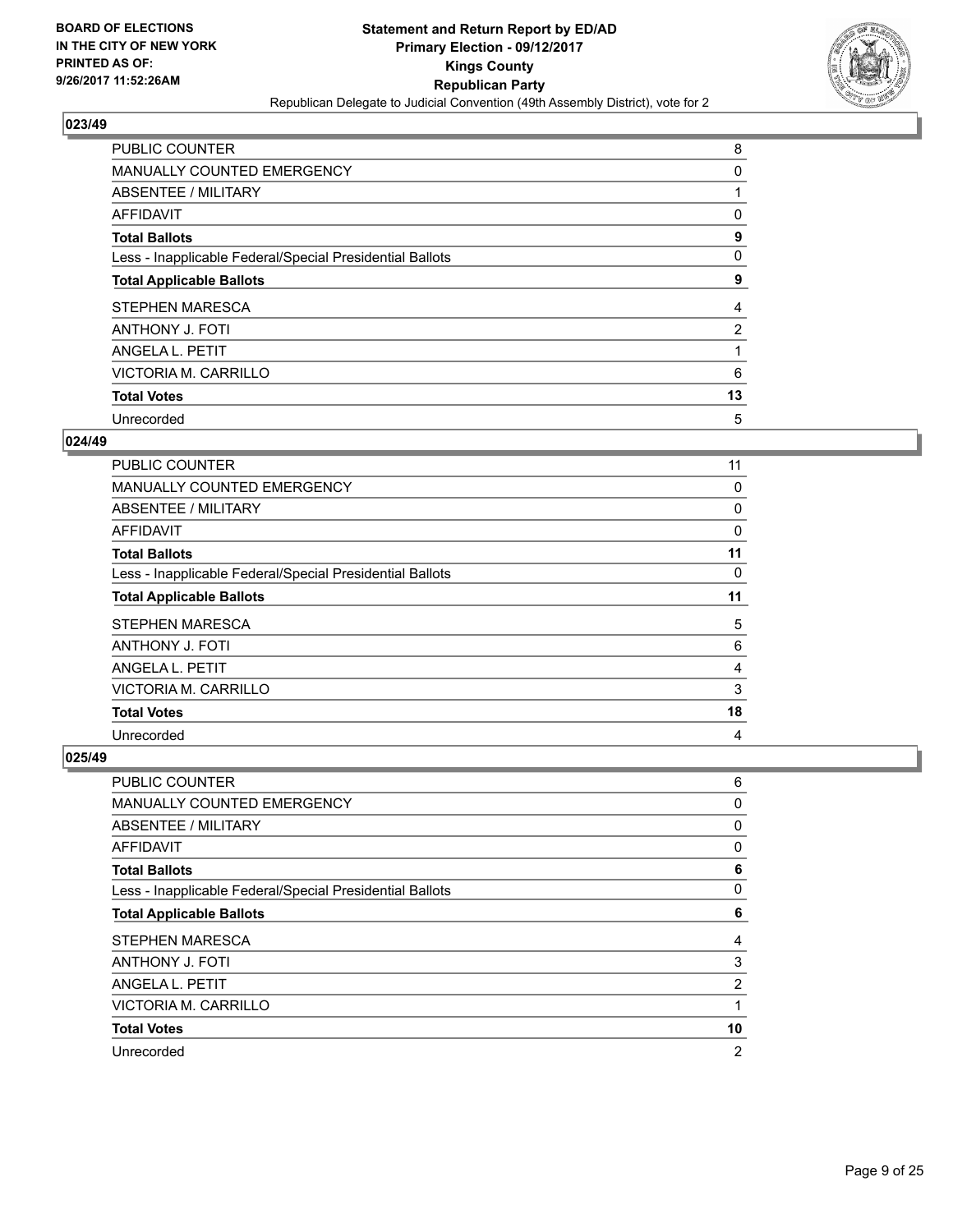

| <b>PUBLIC COUNTER</b>                                    | 15 |
|----------------------------------------------------------|----|
| <b>MANUALLY COUNTED EMERGENCY</b>                        | 0  |
| ABSENTEE / MILITARY                                      |    |
| AFFIDAVIT                                                | 0  |
| <b>Total Ballots</b>                                     | 16 |
| Less - Inapplicable Federal/Special Presidential Ballots | 0  |
| <b>Total Applicable Ballots</b>                          | 16 |
| <b>STEPHEN MARESCA</b>                                   | 8  |
| <b>ANTHONY J. FOTI</b>                                   | 6  |
| ANGELA L. PETIT                                          | 4  |
| VICTORIA M. CARRILLO                                     | 7  |
| UNATTRIBUTABLE WRITE-IN (WRITE-IN)                       |    |
| <b>Total Votes</b>                                       | 26 |
| Unrecorded                                               | 6  |

## **027/49**

| <b>PUBLIC COUNTER</b>                                    | 13             |
|----------------------------------------------------------|----------------|
| <b>MANUALLY COUNTED EMERGENCY</b>                        | 0              |
| ABSENTEE / MILITARY                                      | 4              |
| <b>AFFIDAVIT</b>                                         | 0              |
| <b>Total Ballots</b>                                     | 17             |
| Less - Inapplicable Federal/Special Presidential Ballots | 0              |
| <b>Total Applicable Ballots</b>                          | 17             |
| STEPHEN MARESCA                                          | 11             |
| <b>ANTHONY J. FOTI</b>                                   | 8              |
| ANGELA L. PETIT                                          | $\overline{2}$ |
| VICTORIA M. CARRILLO                                     | 1              |
| <b>Total Votes</b>                                       | 22             |
| Unrecorded                                               | 12             |

| PUBLIC COUNTER                                           | 29 |
|----------------------------------------------------------|----|
| <b>MANUALLY COUNTED EMERGENCY</b>                        | 0  |
| ABSENTEE / MILITARY                                      | 3  |
| AFFIDAVIT                                                | 0  |
| <b>Total Ballots</b>                                     | 32 |
| Less - Inapplicable Federal/Special Presidential Ballots | 0  |
| <b>Total Applicable Ballots</b>                          | 32 |
| <b>STEPHEN MARESCA</b>                                   | 14 |
| <b>ANTHONY J. FOTI</b>                                   | 9  |
| ANGELA L. PETIT                                          | 3  |
| VICTORIA M. CARRILLO                                     | 4  |
| <b>Total Votes</b>                                       | 30 |
| Unrecorded                                               | 34 |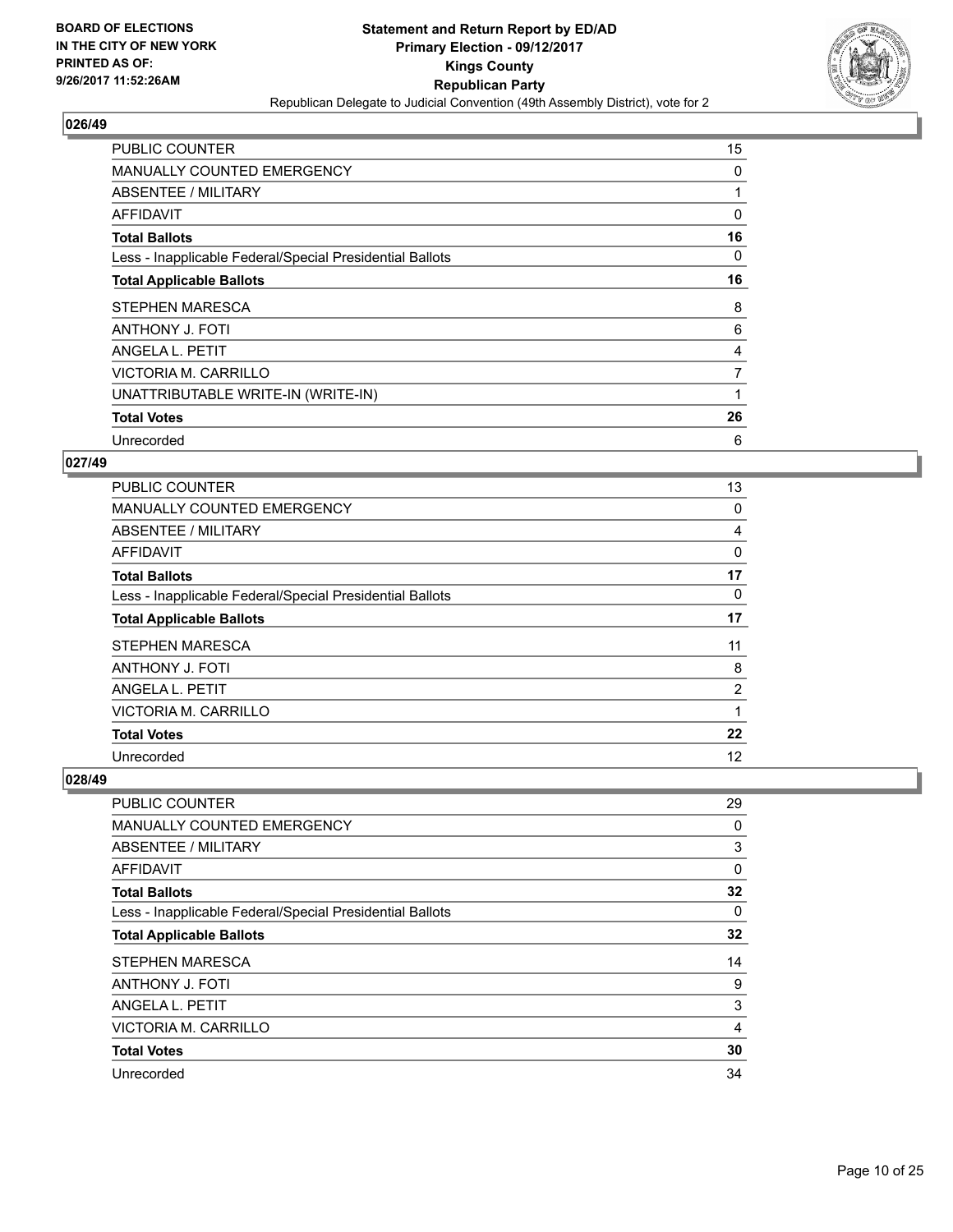

| <b>PUBLIC COUNTER</b>                                    | 6 |
|----------------------------------------------------------|---|
| MANUALLY COUNTED EMERGENCY                               | 0 |
| ABSENTEE / MILITARY                                      | 0 |
| <b>AFFIDAVIT</b>                                         | 0 |
| <b>Total Ballots</b>                                     | 6 |
| Less - Inapplicable Federal/Special Presidential Ballots | 0 |
| <b>Total Applicable Ballots</b>                          | 6 |
| <b>STEPHEN MARESCA</b>                                   | 2 |
| <b>ANTHONY J. FOTI</b>                                   | 4 |
| ANGELA L. PETIT                                          | 0 |
| VICTORIA M. CARRILLO                                     | 0 |
| UNATTRIBUTABLE WRITE-IN (WRITE-IN)                       | 2 |
| <b>Total Votes</b>                                       | 8 |
| Unrecorded                                               | 4 |

## **030/49**

| <b>PUBLIC COUNTER</b>                                    | 2 |
|----------------------------------------------------------|---|
| MANUALLY COUNTED EMERGENCY                               | 0 |
| ABSENTEE / MILITARY                                      | 0 |
| AFFIDAVIT                                                | 0 |
| <b>Total Ballots</b>                                     | 2 |
| Less - Inapplicable Federal/Special Presidential Ballots | 0 |
| <b>Total Applicable Ballots</b>                          | 2 |
| STEPHEN MARESCA                                          |   |
| <b>ANTHONY J. FOTI</b>                                   |   |
| ANGELA L. PETIT                                          |   |
| VICTORIA M. CARRILLO                                     |   |
| <b>Total Votes</b>                                       | 4 |

| <b>PUBLIC COUNTER</b>                                    | 7  |
|----------------------------------------------------------|----|
| <b>MANUALLY COUNTED EMERGENCY</b>                        | 0  |
| ABSENTEE / MILITARY                                      |    |
| AFFIDAVIT                                                | 0  |
| <b>Total Ballots</b>                                     | 8  |
| Less - Inapplicable Federal/Special Presidential Ballots | 0  |
| <b>Total Applicable Ballots</b>                          | 8  |
| <b>STEPHEN MARESCA</b>                                   | 5  |
| ANTHONY J. FOTI                                          | 5  |
| ANGELA L. PETIT                                          | 2  |
| VICTORIA M. CARRILLO                                     | 2  |
| <b>Total Votes</b>                                       | 14 |
| Unrecorded                                               | 2  |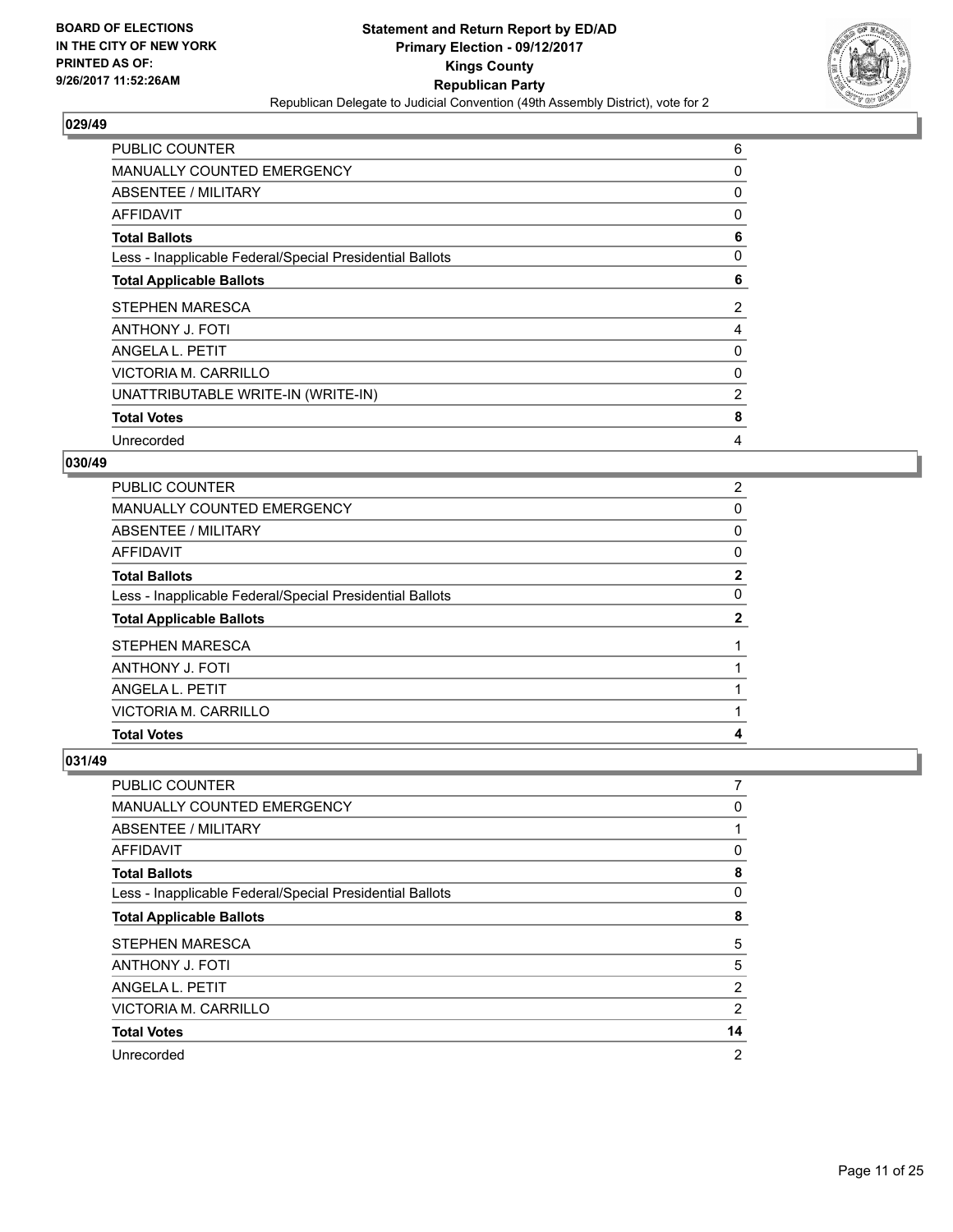

| <b>PUBLIC COUNTER</b>                                    | 0 |
|----------------------------------------------------------|---|
| MANUALLY COUNTED EMERGENCY                               | 0 |
| ABSENTEE / MILITARY                                      | 0 |
| AFFIDAVIT                                                | 0 |
| <b>Total Ballots</b>                                     | 0 |
| Less - Inapplicable Federal/Special Presidential Ballots | 0 |
| <b>Total Applicable Ballots</b>                          | 0 |
| <b>STEPHEN MARESCA</b>                                   | 0 |
| <b>ANTHONY J. FOTI</b>                                   | 0 |
| ANGELA L. PETIT                                          | 0 |
| VICTORIA M. CARRILLO                                     | 0 |
| <b>Total Votes</b>                                       | 0 |

## **033/49**

| PUBLIC COUNTER                                           |   |
|----------------------------------------------------------|---|
| MANUALLY COUNTED EMERGENCY                               | 0 |
| ABSENTEE / MILITARY                                      | 0 |
| AFFIDAVIT                                                | 0 |
| <b>Total Ballots</b>                                     |   |
| Less - Inapplicable Federal/Special Presidential Ballots | 0 |
| <b>Total Applicable Ballots</b>                          |   |
| <b>STEPHEN MARESCA</b>                                   | 0 |
| <b>ANTHONY J. FOTI</b>                                   | 0 |
| ANGELA L. PETIT                                          |   |
| VICTORIA M. CARRILLO                                     |   |
| <b>Total Votes</b>                                       | 2 |

| <b>PUBLIC COUNTER</b>                                    | 4 |
|----------------------------------------------------------|---|
| <b>MANUALLY COUNTED EMERGENCY</b>                        | 0 |
| ABSENTEE / MILITARY                                      | 0 |
| AFFIDAVIT                                                | 0 |
| <b>Total Ballots</b>                                     | 4 |
| Less - Inapplicable Federal/Special Presidential Ballots | 0 |
| <b>Total Applicable Ballots</b>                          | 4 |
| <b>STEPHEN MARESCA</b>                                   | 4 |
| <b>ANTHONY J. FOTI</b>                                   | 4 |
| ANGELA L. PETIT                                          | 0 |
| VICTORIA M. CARRILLO                                     | 0 |
| <b>Total Votes</b>                                       | 8 |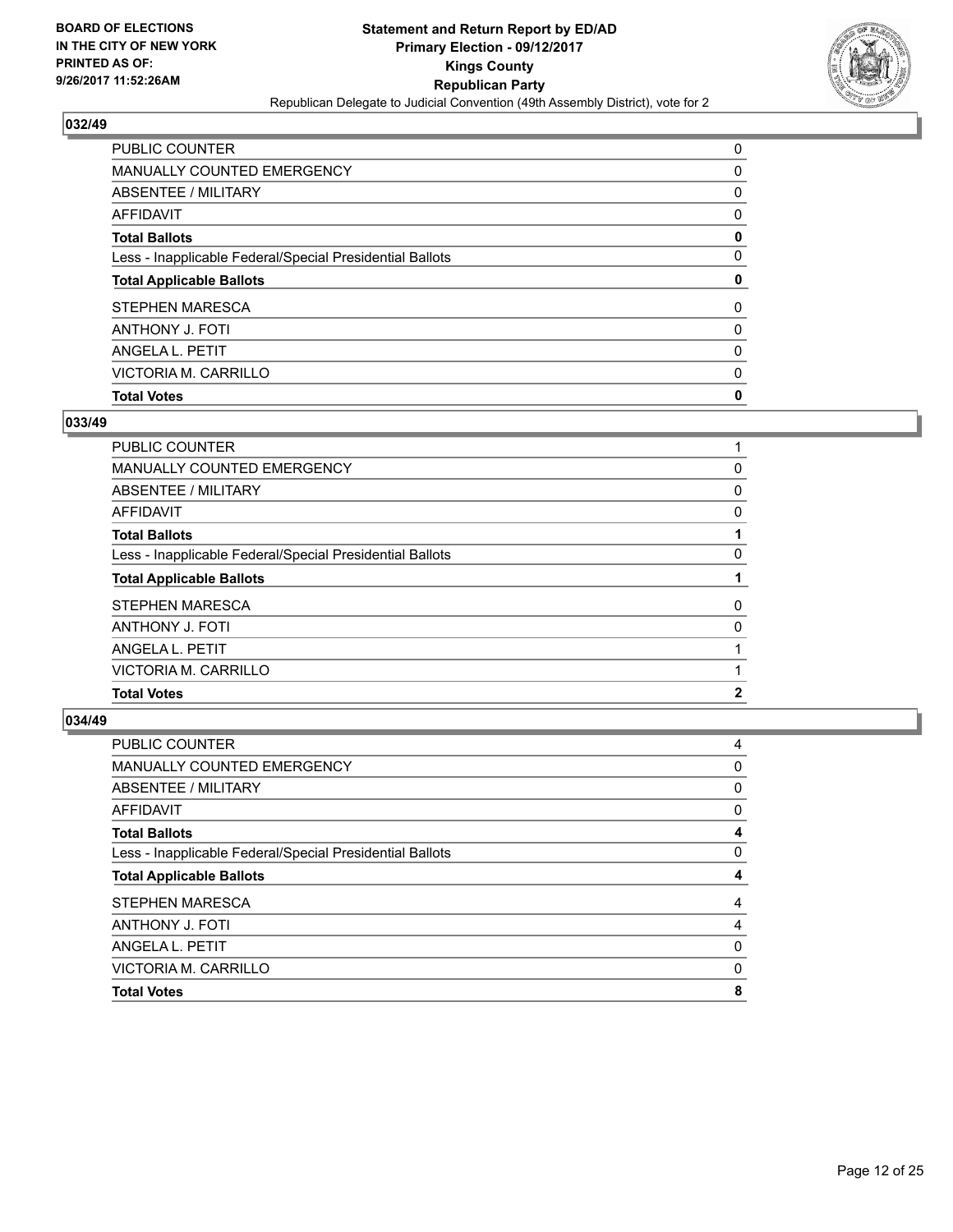

| <b>PUBLIC COUNTER</b>                                    | 10 |
|----------------------------------------------------------|----|
| MANUALLY COUNTED EMERGENCY                               | 0  |
| ABSENTEE / MILITARY                                      | 0  |
| AFFIDAVIT                                                | 0  |
| <b>Total Ballots</b>                                     | 10 |
| Less - Inapplicable Federal/Special Presidential Ballots | 0  |
| <b>Total Applicable Ballots</b>                          | 10 |
| STEPHEN MARESCA                                          | 4  |
| <b>ANTHONY J. FOTI</b>                                   | 5  |
| ANGELA L. PETIT                                          | 3  |
| VICTORIA M. CARRILLO                                     | 2  |
| ED WONG (WRITE-IN)                                       |    |
| UNATTRIBUTABLE WRITE-IN (WRITE-IN)                       | 1  |
| <b>Total Votes</b>                                       | 16 |
| Unrecorded                                               | 4  |

## **036/49**

| <b>PUBLIC COUNTER</b>                                    | 0        |
|----------------------------------------------------------|----------|
| <b>MANUALLY COUNTED EMERGENCY</b>                        | 0        |
| ABSENTEE / MILITARY                                      | $\Omega$ |
| <b>AFFIDAVIT</b>                                         | 0        |
| <b>Total Ballots</b>                                     | 0        |
| Less - Inapplicable Federal/Special Presidential Ballots | 0        |
| <b>Total Applicable Ballots</b>                          | 0        |
| <b>STEPHEN MARESCA</b>                                   | 0        |
| <b>ANTHONY J. FOTI</b>                                   | 0        |
| ANGELA L. PETIT                                          | 0        |
| VICTORIA M. CARRILLO                                     | 0        |
| <b>Total Votes</b>                                       | 0        |

| 6  |
|----|
| 0  |
| 0  |
| 0  |
| 6  |
| 0  |
| 6  |
| 4  |
| 3  |
| 3  |
| 2  |
| 12 |
|    |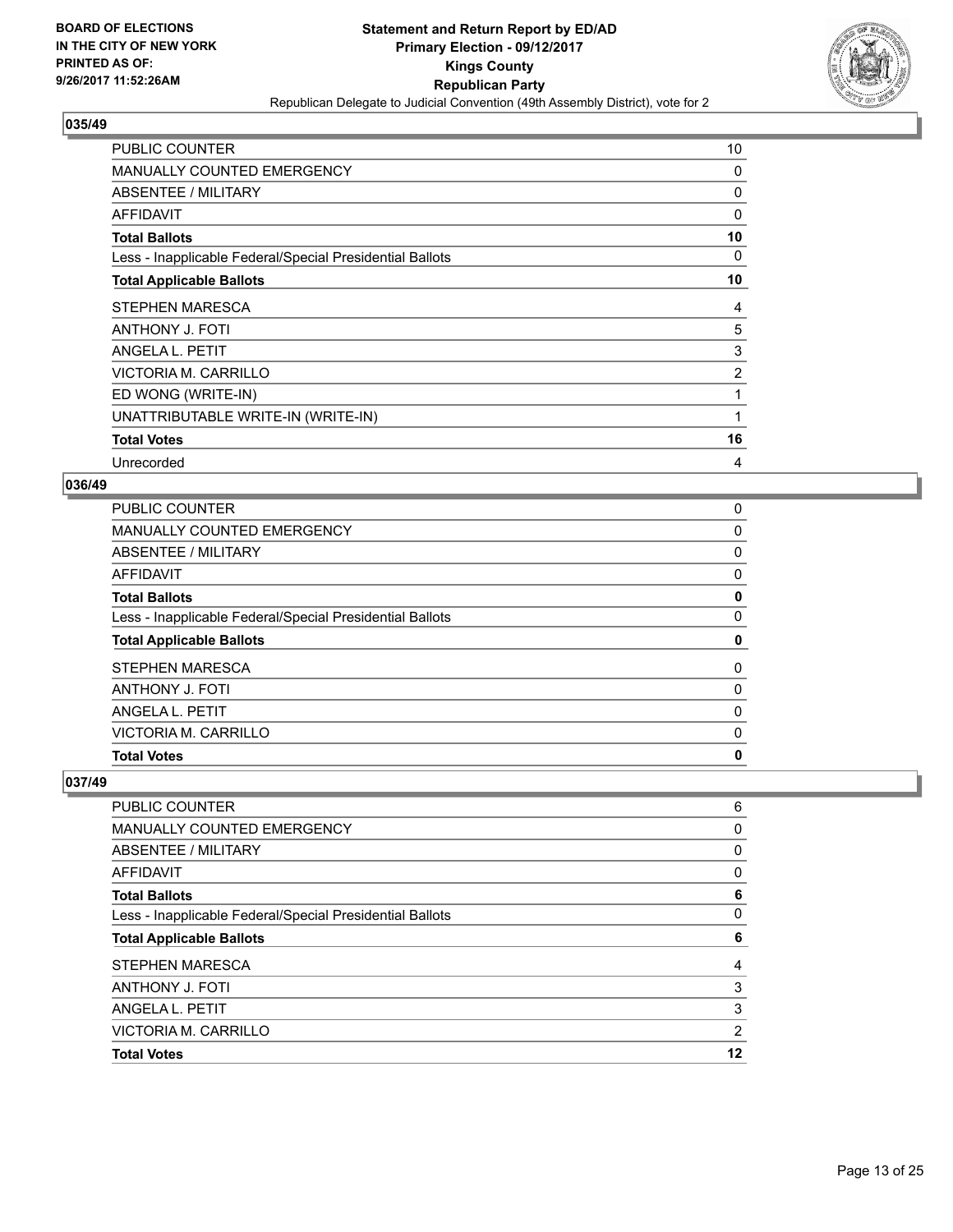

| <b>PUBLIC COUNTER</b>                                    | 11 |
|----------------------------------------------------------|----|
| <b>MANUALLY COUNTED EMERGENCY</b>                        | 0  |
| ABSENTEE / MILITARY                                      | 0  |
| AFFIDAVIT                                                | 0  |
| <b>Total Ballots</b>                                     | 11 |
| Less - Inapplicable Federal/Special Presidential Ballots | 0  |
| <b>Total Applicable Ballots</b>                          | 11 |
| <b>STEPHEN MARESCA</b>                                   | 8  |
| <b>ANTHONY J. FOTI</b>                                   | 6  |
| ANGELA L. PETIT                                          | 0  |
| VICTORIA M. CARRILLO                                     | 3  |
| <b>Total Votes</b>                                       | 17 |
| Unrecorded                                               | 5  |

## **039/49**

| PUBLIC COUNTER                                           | $\overline{2}$ |
|----------------------------------------------------------|----------------|
|                                                          |                |
| <b>MANUALLY COUNTED EMERGENCY</b>                        | 0              |
| ABSENTEE / MILITARY                                      | 0              |
| AFFIDAVIT                                                | 0              |
| <b>Total Ballots</b>                                     | $\mathbf{2}$   |
| Less - Inapplicable Federal/Special Presidential Ballots | 0              |
| <b>Total Applicable Ballots</b>                          | $\mathbf{2}$   |
| <b>STEPHEN MARESCA</b>                                   |                |
| <b>ANTHONY J. FOTI</b>                                   | 0              |
| ANGELA L. PETIT                                          |                |
| VICTORIA M. CARRILLO                                     |                |
| <b>Total Votes</b>                                       | 3              |
| Unrecorded                                               | 1              |

| 8              |
|----------------|
| 0              |
| 0              |
| 0              |
| 8              |
| 0              |
| 8              |
| 6              |
| 5              |
| 2              |
| $\overline{2}$ |
| 15             |
| $\mathbf 1$    |
|                |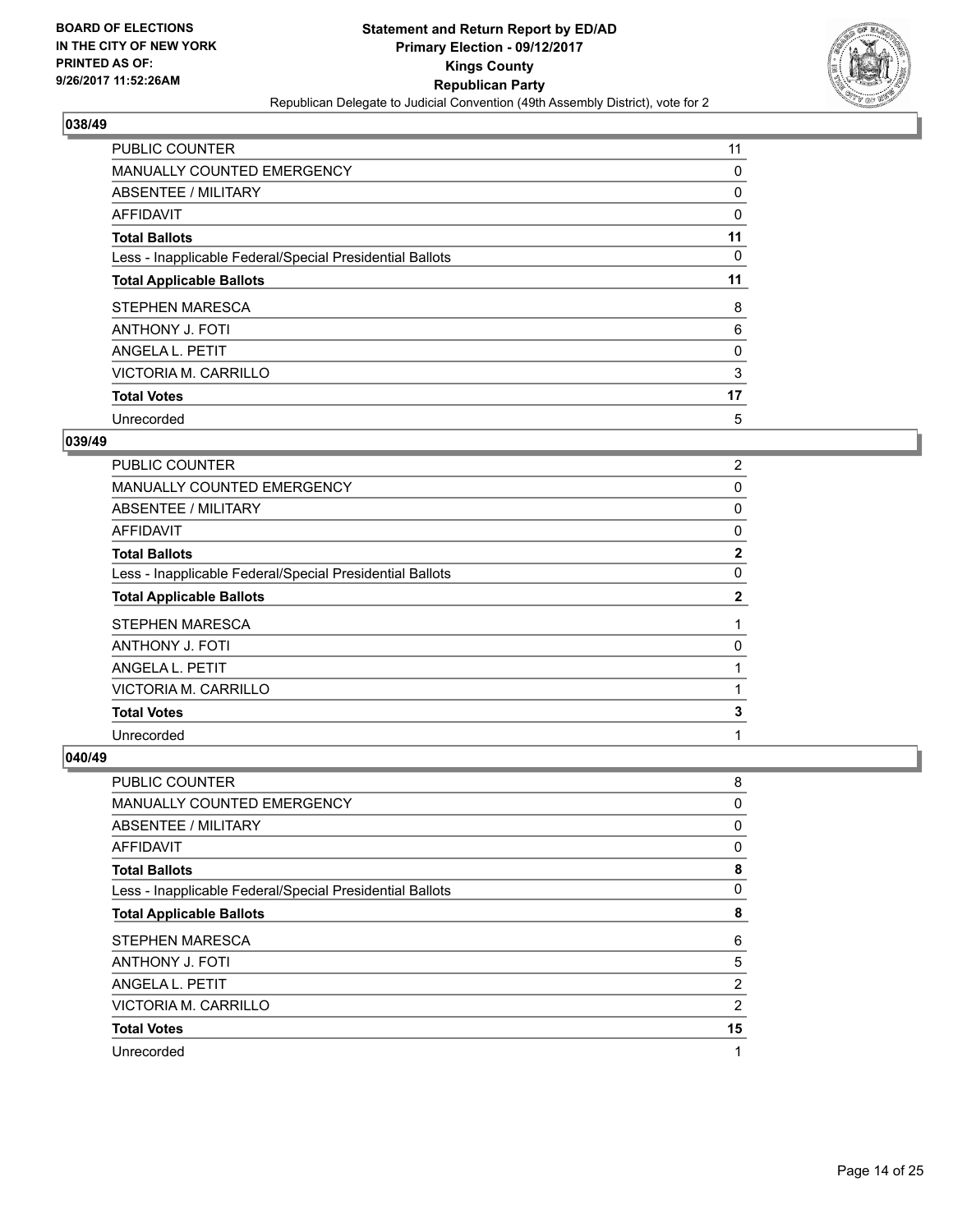

| PUBLIC COUNTER                                           | 4              |
|----------------------------------------------------------|----------------|
| MANUALLY COUNTED EMERGENCY                               | 0              |
| ABSENTEE / MILITARY                                      | 0              |
| AFFIDAVIT                                                | 0              |
| <b>Total Ballots</b>                                     | 4              |
| Less - Inapplicable Federal/Special Presidential Ballots | 0              |
| <b>Total Applicable Ballots</b>                          | 4              |
| STEPHEN MARESCA                                          | 3              |
| <b>ANTHONY J. FOTI</b>                                   | 2              |
| ANGELA L. PETIT                                          | 0              |
| VICTORIA M. CARRILLO                                     |                |
| <b>Total Votes</b>                                       | 6              |
| Unrecorded                                               | $\overline{2}$ |

## **042/49**

| PUBLIC COUNTER                                           | $\overline{2}$ |
|----------------------------------------------------------|----------------|
| <b>MANUALLY COUNTED EMERGENCY</b>                        | 0              |
| ABSENTEE / MILITARY                                      | 0              |
| AFFIDAVIT                                                | 0              |
| <b>Total Ballots</b>                                     | $\mathbf{2}$   |
| Less - Inapplicable Federal/Special Presidential Ballots | 0              |
| <b>Total Applicable Ballots</b>                          | $\mathbf{2}$   |
| <b>STEPHEN MARESCA</b>                                   |                |
| <b>ANTHONY J. FOTI</b>                                   | 0              |
| ANGELA L. PETIT                                          | 2              |
| VICTORIA M. CARRILLO                                     | 0              |
| <b>Total Votes</b>                                       | 3              |
| Unrecorded                                               | 1              |

| PUBLIC COUNTER                                           | 5              |
|----------------------------------------------------------|----------------|
| <b>MANUALLY COUNTED EMERGENCY</b>                        | 0              |
| ABSENTEE / MILITARY                                      | 0              |
| <b>AFFIDAVIT</b>                                         | 0              |
| <b>Total Ballots</b>                                     | 5              |
| Less - Inapplicable Federal/Special Presidential Ballots | 0              |
| <b>Total Applicable Ballots</b>                          | 5              |
| <b>STEPHEN MARESCA</b>                                   | 2              |
| <b>ANTHONY J. FOTI</b>                                   | 3              |
| ANGELA L. PETIT                                          |                |
| VICTORIA M. CARRILLO                                     |                |
| ROSEMARY MANGINO (WRITE-IN)                              |                |
| <b>Total Votes</b>                                       | 8              |
| Unrecorded                                               | $\overline{2}$ |
|                                                          |                |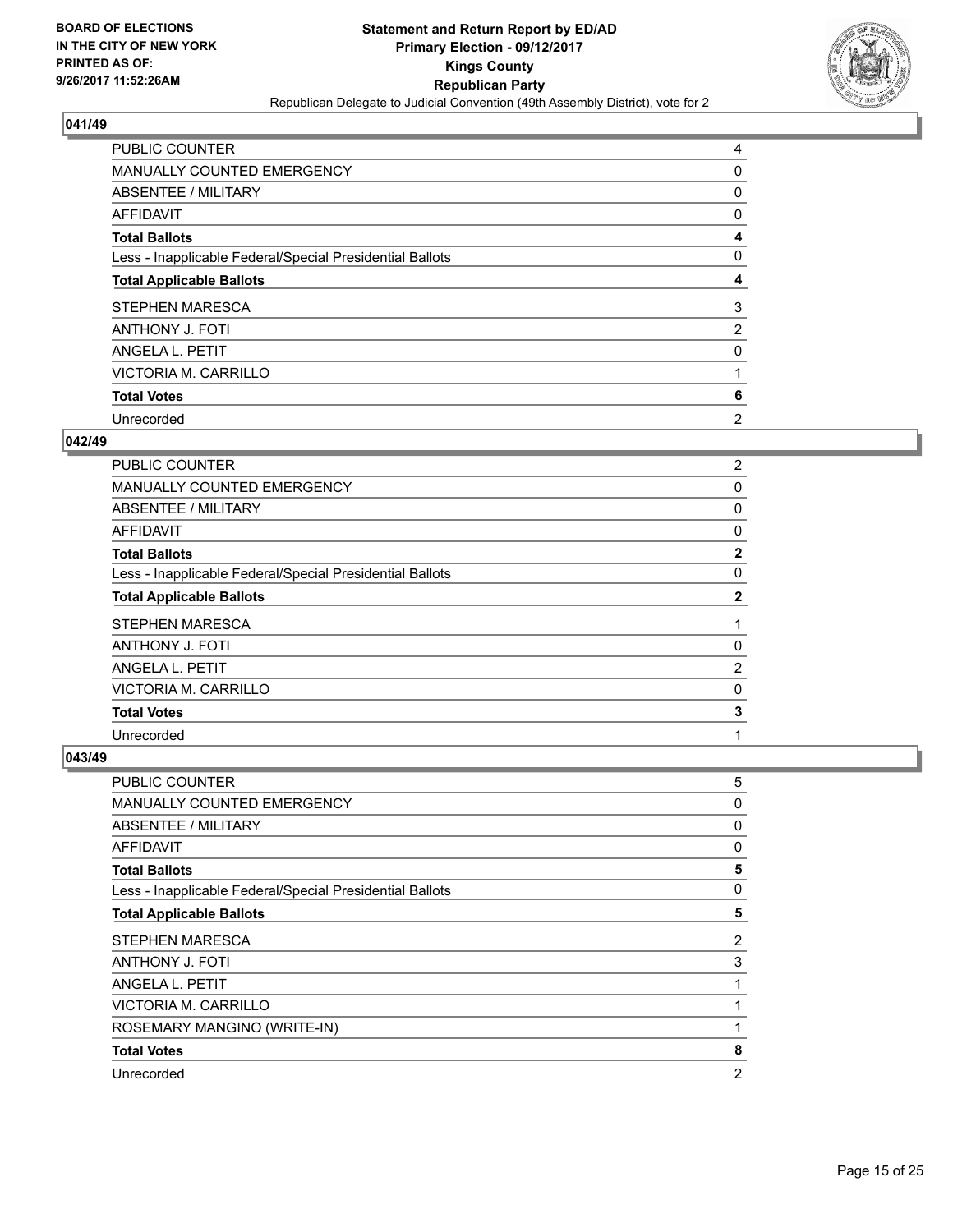

| <b>PUBLIC COUNTER</b>                                    | 5              |
|----------------------------------------------------------|----------------|
| MANUALLY COUNTED EMERGENCY                               | 0              |
| ABSENTEE / MILITARY                                      |                |
| AFFIDAVIT                                                | 0              |
| <b>Total Ballots</b>                                     | 6              |
| Less - Inapplicable Federal/Special Presidential Ballots | 0              |
| <b>Total Applicable Ballots</b>                          | 6              |
| STEPHEN MARESCA                                          | 3              |
| <b>ANTHONY J. FOTI</b>                                   | 4              |
| ANGELA L. PETIT                                          | $\overline{2}$ |
| VICTORIA M. CARRILLO                                     | 2              |
| <b>Total Votes</b>                                       | 11             |
| Unrecorded                                               | 1              |

## **045/49**

| PUBLIC COUNTER                                           | 3 |
|----------------------------------------------------------|---|
| <b>MANUALLY COUNTED EMERGENCY</b>                        | 0 |
| ABSENTEE / MILITARY                                      |   |
| AFFIDAVIT                                                | 0 |
| <b>Total Ballots</b>                                     | 4 |
| Less - Inapplicable Federal/Special Presidential Ballots | 0 |
| <b>Total Applicable Ballots</b>                          | 4 |
| <b>STEPHEN MARESCA</b>                                   | 4 |
| <b>ANTHONY J. FOTI</b>                                   |   |
| ANGELA L. PETIT                                          | 0 |
| VICTORIA M. CARRILLO                                     | 0 |
| <b>Total Votes</b>                                       | 5 |
| Unrecorded                                               | 3 |

| <b>PUBLIC COUNTER</b>                                    | $\overline{2}$ |
|----------------------------------------------------------|----------------|
| MANUALLY COUNTED EMERGENCY                               | 0              |
| ABSENTEE / MILITARY                                      | 0              |
| AFFIDAVIT                                                | 0              |
| <b>Total Ballots</b>                                     | $\mathbf{2}$   |
| Less - Inapplicable Federal/Special Presidential Ballots | 0              |
| <b>Total Applicable Ballots</b>                          | $\mathbf{2}$   |
| <b>STEPHEN MARESCA</b>                                   |                |
| <b>ANTHONY J. FOTI</b>                                   | 2              |
| ANGELA L. PETIT                                          | 0              |
| VICTORIA M. CARRILLO                                     | $\mathbf{0}$   |
| <b>Total Votes</b>                                       | 3              |
| Unrecorded                                               | 1              |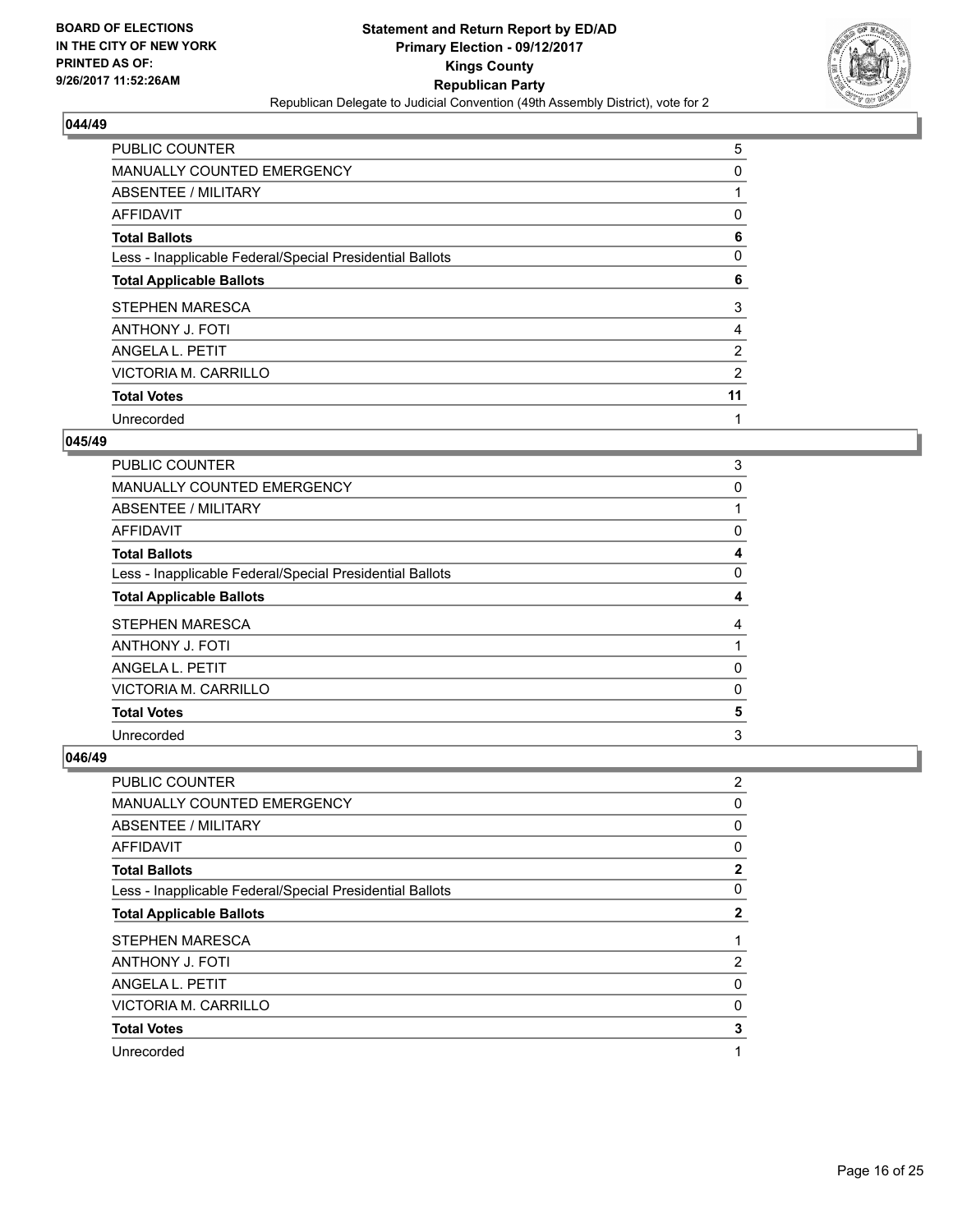

| <b>PUBLIC COUNTER</b>                                    | 24 |
|----------------------------------------------------------|----|
| <b>MANUALLY COUNTED EMERGENCY</b>                        | 0  |
| ABSENTEE / MILITARY                                      | 0  |
| <b>AFFIDAVIT</b>                                         | 0  |
| <b>Total Ballots</b>                                     | 24 |
| Less - Inapplicable Federal/Special Presidential Ballots | 0  |
| <b>Total Applicable Ballots</b>                          | 24 |
| <b>STEPHEN MARESCA</b>                                   | 12 |
| ANTHONY J. FOTI                                          | 14 |
| ANGELA L. PETIT                                          |    |
| VICTORIA M. CARRILLO                                     | 2  |
| <b>Total Votes</b>                                       | 29 |
| Unrecorded                                               | 19 |

## **048/49**

| PUBLIC COUNTER                                           | 37 |
|----------------------------------------------------------|----|
| <b>MANUALLY COUNTED EMERGENCY</b>                        | 0  |
| ABSENTEE / MILITARY                                      |    |
| AFFIDAVIT                                                | 0  |
| <b>Total Ballots</b>                                     | 38 |
| Less - Inapplicable Federal/Special Presidential Ballots | 0  |
| <b>Total Applicable Ballots</b>                          | 38 |
| <b>STEPHEN MARESCA</b>                                   | 17 |
| <b>ANTHONY J. FOTI</b>                                   | 10 |
| ANGELA L. PETIT                                          | 7  |
| VICTORIA M. CARRILLO                                     | 4  |
| <b>Total Votes</b>                                       | 38 |
| Unrecorded                                               | 38 |

| <b>PUBLIC COUNTER</b>                                    | 34 |
|----------------------------------------------------------|----|
| <b>MANUALLY COUNTED EMERGENCY</b>                        | 0  |
| ABSENTEE / MILITARY                                      | 2  |
| AFFIDAVIT                                                | 0  |
| <b>Total Ballots</b>                                     | 36 |
| Less - Inapplicable Federal/Special Presidential Ballots | 0  |
| <b>Total Applicable Ballots</b>                          | 36 |
| STEPHEN MARESCA                                          | 16 |
| <b>ANTHONY J. FOTI</b>                                   | 13 |
| ANGELA L. PETIT                                          | 7  |
| VICTORIA M. CARRILLO                                     | 4  |
| <b>Total Votes</b>                                       | 40 |
| Unrecorded                                               | 32 |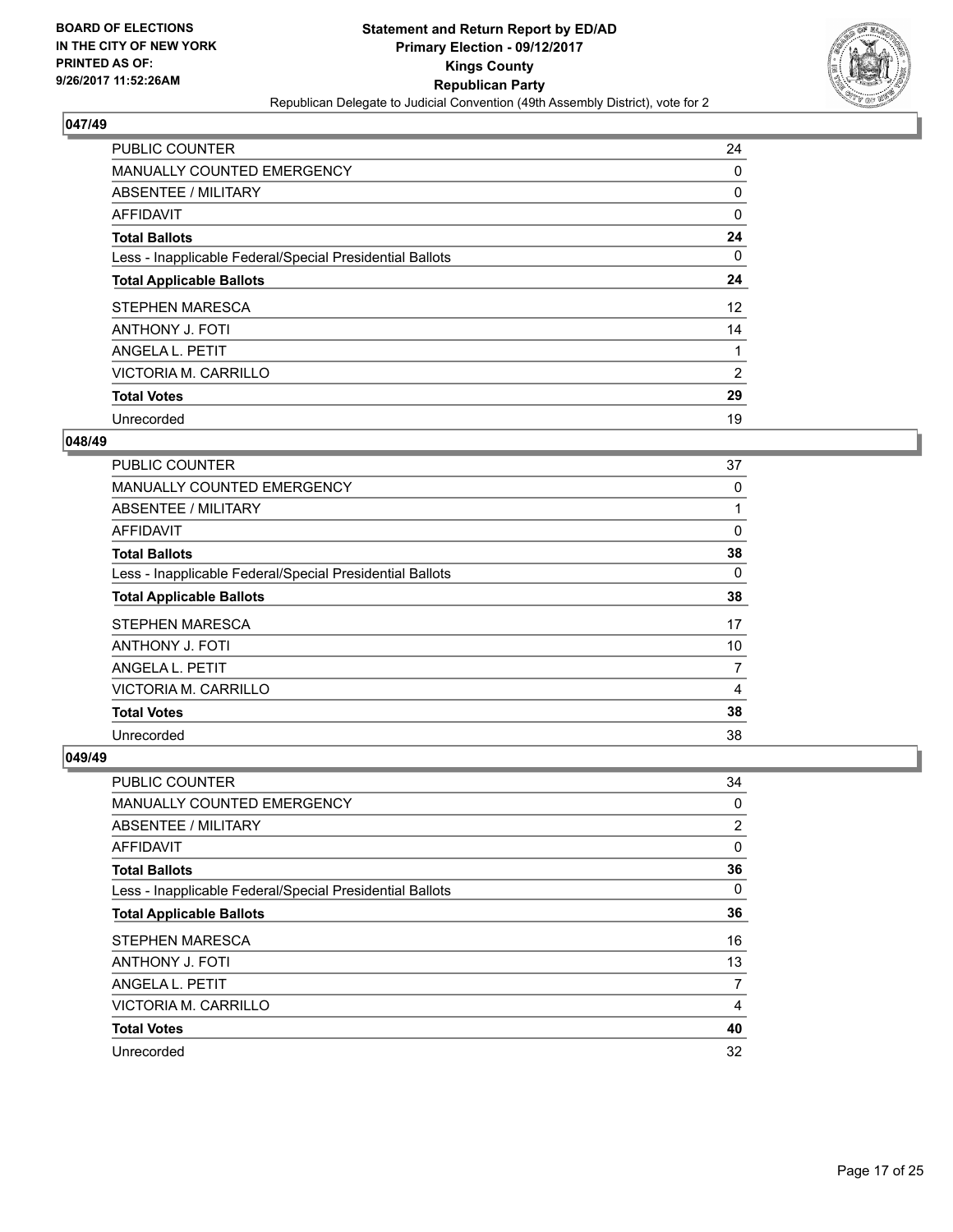

| <b>PUBLIC COUNTER</b>                                    | 23 |
|----------------------------------------------------------|----|
| <b>MANUALLY COUNTED EMERGENCY</b>                        | 0  |
| ABSENTEE / MILITARY                                      | 4  |
| AFFIDAVIT                                                | 0  |
| <b>Total Ballots</b>                                     | 27 |
| Less - Inapplicable Federal/Special Presidential Ballots | 0  |
| <b>Total Applicable Ballots</b>                          | 27 |
| <b>STEPHEN MARESCA</b>                                   | 14 |
| <b>ANTHONY J. FOTI</b>                                   | 11 |
| ANGELA L. PETIT                                          | 3  |
| VICTORIA M. CARRILLO                                     | 3  |
| <b>Total Votes</b>                                       | 31 |
| Unrecorded                                               | 23 |

## **051/49**

| PUBLIC COUNTER                                           | 29 |
|----------------------------------------------------------|----|
| <b>MANUALLY COUNTED EMERGENCY</b>                        | 0  |
| ABSENTEE / MILITARY                                      | 2  |
| <b>AFFIDAVIT</b>                                         | 0  |
| <b>Total Ballots</b>                                     | 31 |
| Less - Inapplicable Federal/Special Presidential Ballots | 0  |
| <b>Total Applicable Ballots</b>                          | 31 |
| STEPHEN MARESCA                                          | 12 |
| <b>ANTHONY J. FOTI</b>                                   | 12 |
| ANGELA L. PETIT                                          | 4  |
| VICTORIA M. CARRILLO                                     | 6  |
| <b>Total Votes</b>                                       | 34 |
| Unrecorded                                               | 28 |

| <b>PUBLIC COUNTER</b>                                    | 27 |
|----------------------------------------------------------|----|
| <b>MANUALLY COUNTED EMERGENCY</b>                        | 0  |
| ABSENTEE / MILITARY                                      | 1  |
| AFFIDAVIT                                                | 0  |
| <b>Total Ballots</b>                                     | 28 |
| Less - Inapplicable Federal/Special Presidential Ballots | 0  |
| <b>Total Applicable Ballots</b>                          | 28 |
| STEPHEN MARESCA                                          | 14 |
| <b>ANTHONY J. FOTI</b>                                   | 8  |
| ANGELA L. PETIT                                          | 8  |
| VICTORIA M. CARRILLO                                     | 14 |
| <b>Total Votes</b>                                       | 44 |
| Unrecorded                                               | 12 |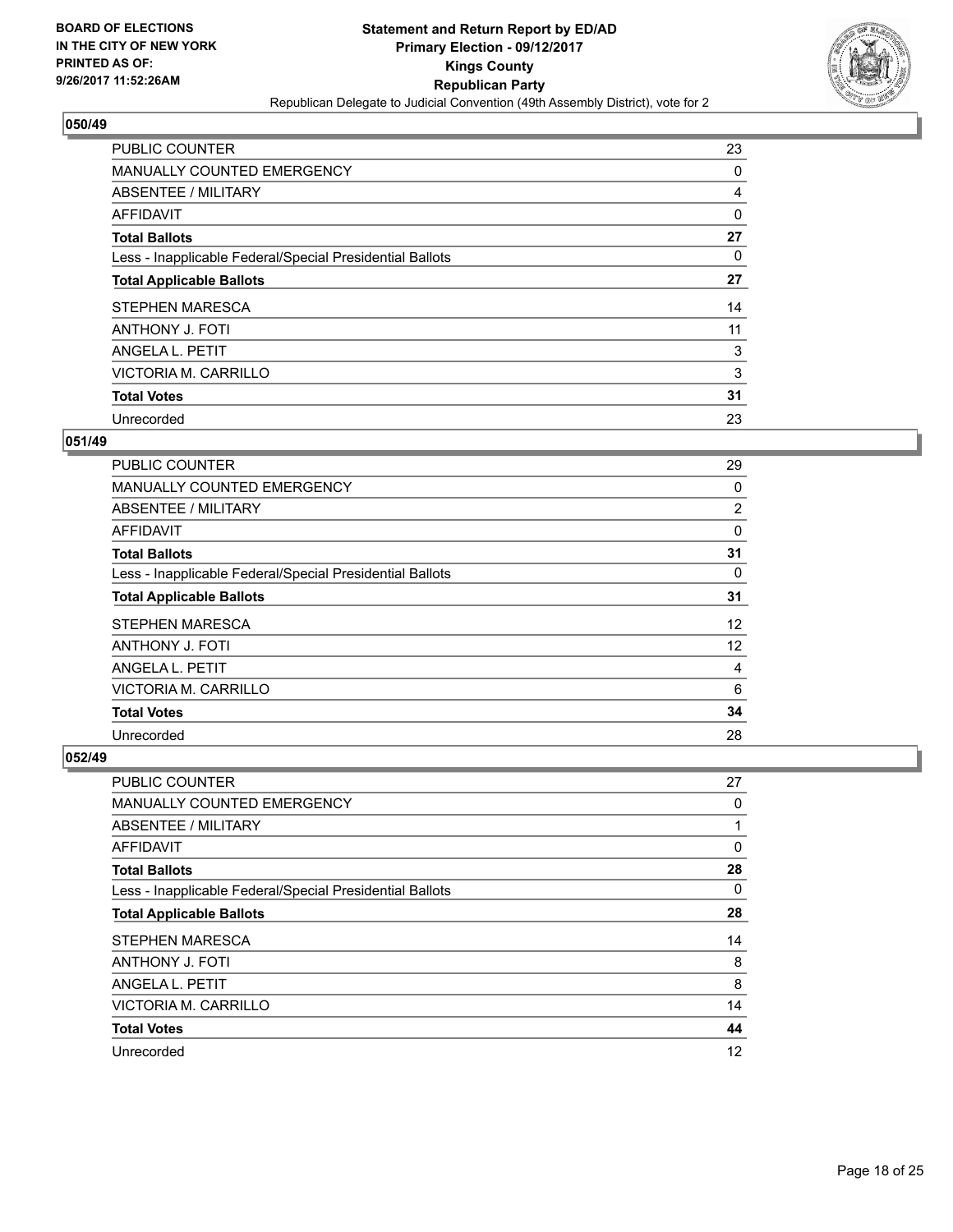

| <b>PUBLIC COUNTER</b>                                    | 52 |
|----------------------------------------------------------|----|
| <b>MANUALLY COUNTED EMERGENCY</b>                        | 0  |
| ABSENTEE / MILITARY                                      | 4  |
| <b>AFFIDAVIT</b>                                         | 0  |
| <b>Total Ballots</b>                                     | 56 |
| Less - Inapplicable Federal/Special Presidential Ballots | 0  |
| <b>Total Applicable Ballots</b>                          | 56 |
| <b>STEPHEN MARESCA</b>                                   | 26 |
| <b>ANTHONY J. FOTI</b>                                   | 23 |
| ANGELA L. PETIT                                          | 8  |
| VICTORIA M. CARRILLO                                     | 10 |
| <b>Total Votes</b>                                       | 67 |
| Unrecorded                                               | 45 |

## **054/49**

| <b>PUBLIC COUNTER</b>                                    | 32 |
|----------------------------------------------------------|----|
| <b>MANUALLY COUNTED EMERGENCY</b>                        | 0  |
| ABSENTEE / MILITARY                                      | 0  |
| <b>AFFIDAVIT</b>                                         | 0  |
| <b>Total Ballots</b>                                     | 32 |
| Less - Inapplicable Federal/Special Presidential Ballots | 0  |
| <b>Total Applicable Ballots</b>                          | 32 |
| STEPHEN MARESCA                                          | 18 |
| <b>ANTHONY J. FOTI</b>                                   | 8  |
| ANGELA L. PETIT                                          | 7  |
| VICTORIA M. CARRILLO                                     | 16 |
| <b>Total Votes</b>                                       | 49 |
| Unrecorded                                               | 15 |

| <b>PUBLIC COUNTER</b>                                    | 9              |
|----------------------------------------------------------|----------------|
| <b>MANUALLY COUNTED EMERGENCY</b>                        | 0              |
| ABSENTEE / MILITARY                                      | 1              |
| AFFIDAVIT                                                | 0              |
| <b>Total Ballots</b>                                     | 10             |
| Less - Inapplicable Federal/Special Presidential Ballots | $\Omega$       |
| <b>Total Applicable Ballots</b>                          | 10             |
| <b>STEPHEN MARESCA</b>                                   | $\overline{7}$ |
| <b>ANTHONY J. FOTI</b>                                   | 3              |
| <b>ANGELA L. PETIT</b>                                   | 0              |
| VICTORIA M. CARRILLO                                     | $\Omega$       |
| <b>Total Votes</b>                                       | 10             |
| Unrecorded                                               | 10             |
| 056/49 COMBINED into: 055/49                             |                |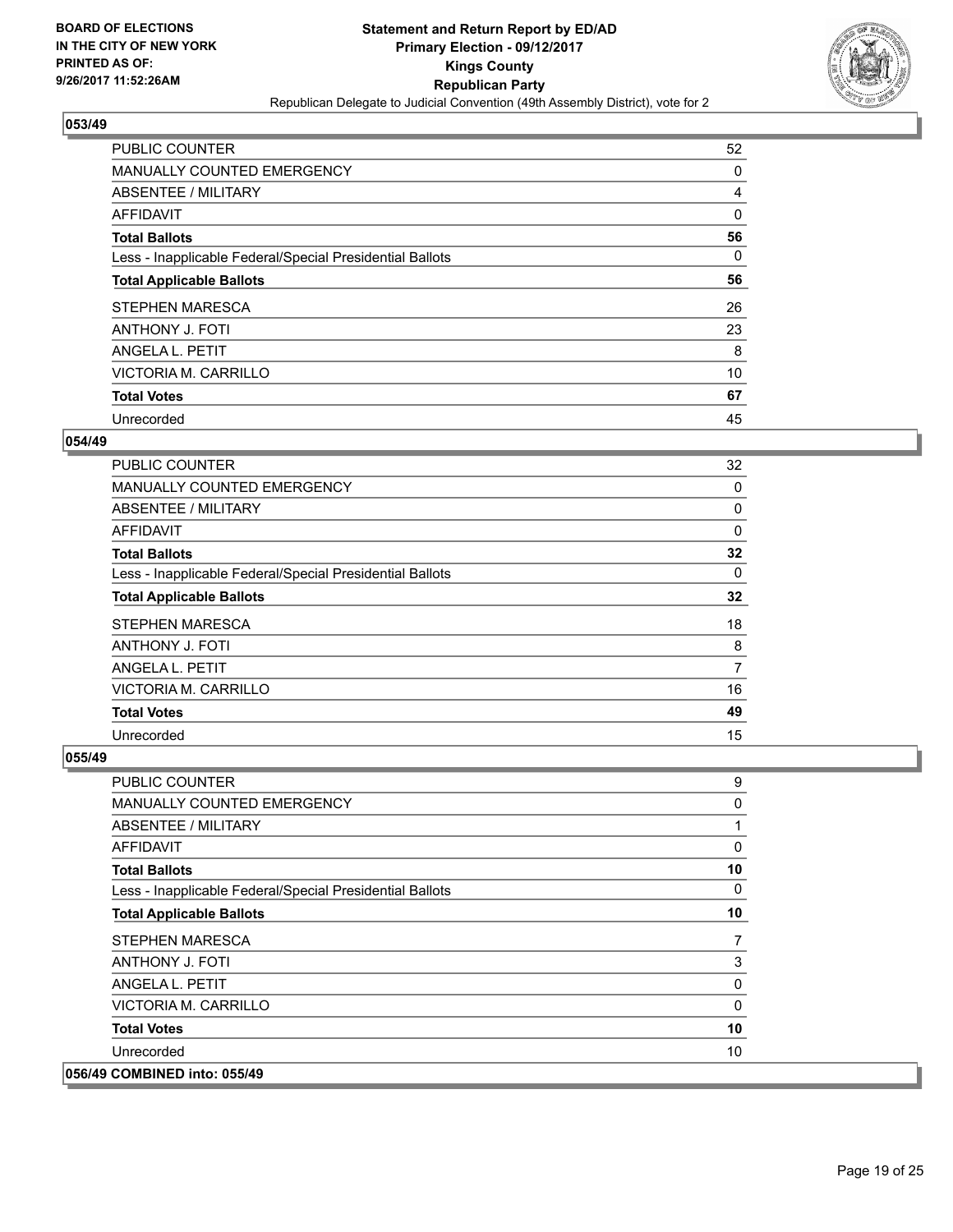

| <b>PUBLIC COUNTER</b>                                    |              |
|----------------------------------------------------------|--------------|
| MANUALLY COUNTED EMERGENCY                               | 0            |
| ABSENTEE / MILITARY                                      | 0            |
| AFFIDAVIT                                                | 0            |
| <b>Total Ballots</b>                                     |              |
| Less - Inapplicable Federal/Special Presidential Ballots | 0            |
| <b>Total Applicable Ballots</b>                          |              |
| <b>STEPHEN MARESCA</b>                                   | 0            |
| <b>ANTHONY J. FOTI</b>                                   | 0            |
| ANGELA L. PETIT                                          |              |
| VICTORIA M. CARRILLO                                     |              |
| <b>Total Votes</b>                                       | $\mathbf{2}$ |

## **058/49**

| <b>PUBLIC COUNTER</b>                                    | 25       |
|----------------------------------------------------------|----------|
| <b>MANUALLY COUNTED EMERGENCY</b>                        | 0        |
| ABSENTEE / MILITARY                                      | 3        |
| AFFIDAVIT                                                | 0        |
| <b>Total Ballots</b>                                     | 28       |
| Less - Inapplicable Federal/Special Presidential Ballots | $\Omega$ |
| <b>Total Applicable Ballots</b>                          | 28       |
| STEPHEN MARESCA                                          | 10       |
| <b>ANTHONY J. FOTI</b>                                   | 11       |
| ANGELA L. PETIT                                          | 5        |
| VICTORIA M. CARRILLO                                     | 12       |
| <b>Total Votes</b>                                       | 38       |
| Unrecorded                                               | 18       |

| <b>PUBLIC COUNTER</b>                                    | 24 |
|----------------------------------------------------------|----|
| <b>MANUALLY COUNTED EMERGENCY</b>                        | 0  |
| ABSENTEE / MILITARY                                      | 3  |
| AFFIDAVIT                                                | 0  |
| <b>Total Ballots</b>                                     | 27 |
| Less - Inapplicable Federal/Special Presidential Ballots | 0  |
| <b>Total Applicable Ballots</b>                          | 27 |
| <b>STEPHEN MARESCA</b>                                   | 12 |
| <b>ANTHONY J. FOTI</b>                                   | 13 |
| ANGELA L. PETIT                                          | 3  |
| VICTORIA M. CARRILLO                                     | 4  |
| <b>Total Votes</b>                                       | 32 |
| Unrecorded                                               | 22 |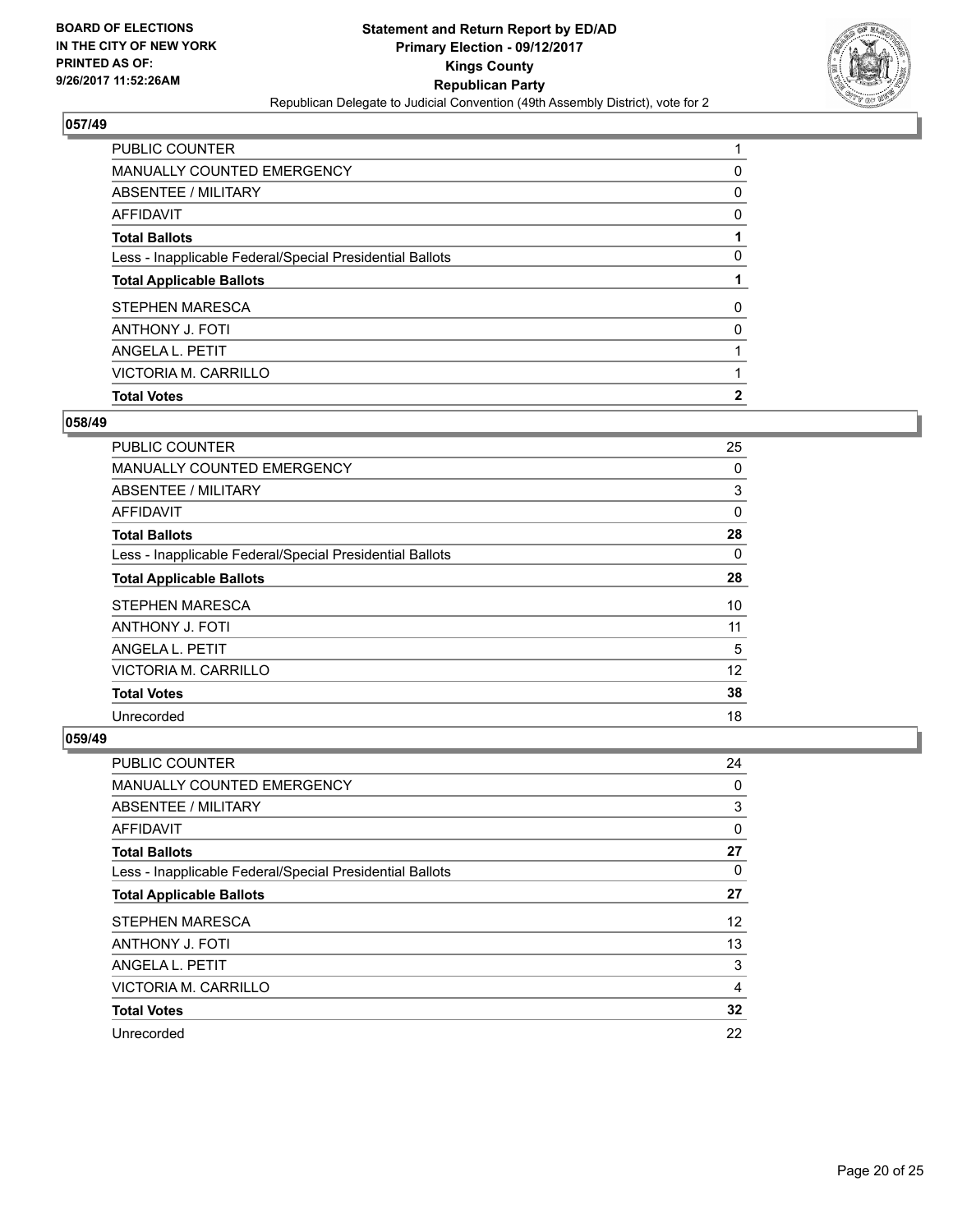

| <b>PUBLIC COUNTER</b>                                    |              |
|----------------------------------------------------------|--------------|
| MANUALLY COUNTED EMERGENCY                               | 0            |
| ABSENTEE / MILITARY                                      | 0            |
| AFFIDAVIT                                                | 0            |
| <b>Total Ballots</b>                                     |              |
| Less - Inapplicable Federal/Special Presidential Ballots | 0            |
| <b>Total Applicable Ballots</b>                          |              |
| <b>STEPHEN MARESCA</b>                                   |              |
| <b>ANTHONY J. FOTI</b>                                   |              |
| ANGELA L. PETIT                                          | 0            |
| VICTORIA M. CARRILLO                                     | 0            |
| <b>Total Votes</b>                                       | $\mathbf{2}$ |

## **061/49**

| <b>PUBLIC COUNTER</b>                                    | 6  |
|----------------------------------------------------------|----|
| <b>MANUALLY COUNTED EMERGENCY</b>                        | 0  |
| ABSENTEE / MILITARY                                      |    |
| AFFIDAVIT                                                | 0  |
| <b>Total Ballots</b>                                     |    |
| Less - Inapplicable Federal/Special Presidential Ballots | 0  |
| <b>Total Applicable Ballots</b>                          |    |
| <b>STEPHEN MARESCA</b>                                   | 5  |
| <b>ANTHONY J. FOTI</b>                                   | 5  |
| ANGELA L. PETIT                                          | 0  |
| VICTORIA M. CARRILLO                                     | 1  |
| <b>Total Votes</b>                                       | 11 |
| Unrecorded                                               | 3  |

| <b>PUBLIC COUNTER</b>                                    | 5              |
|----------------------------------------------------------|----------------|
| <b>MANUALLY COUNTED EMERGENCY</b>                        | 0              |
| ABSENTEE / MILITARY                                      | 0              |
| AFFIDAVIT                                                | 0              |
| <b>Total Ballots</b>                                     | 5              |
| Less - Inapplicable Federal/Special Presidential Ballots | 0              |
| <b>Total Applicable Ballots</b>                          | 5              |
| STEPHEN MARESCA                                          | 4              |
| <b>ANTHONY J. FOTI</b>                                   | $\overline{2}$ |
| ANGELA L. PETIT                                          | 3              |
| VICTORIA M. CARRILLO                                     |                |
| <b>Total Votes</b>                                       | 10             |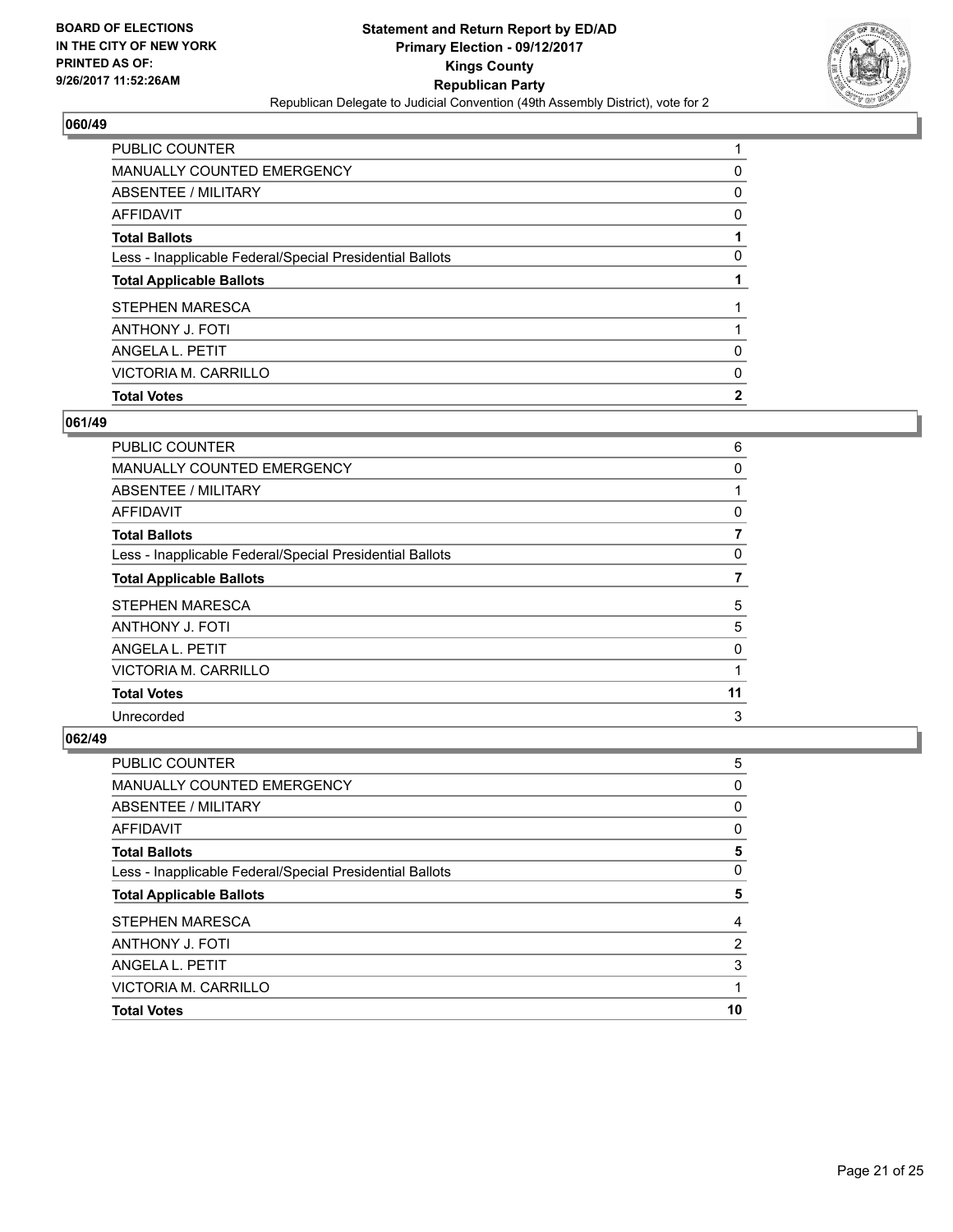

| <b>PUBLIC COUNTER</b>                                    | 50 |
|----------------------------------------------------------|----|
| MANUALLY COUNTED EMERGENCY                               | 0  |
| ABSENTEE / MILITARY                                      |    |
| <b>AFFIDAVIT</b>                                         | 0  |
| <b>Total Ballots</b>                                     | 51 |
| Less - Inapplicable Federal/Special Presidential Ballots | 0  |
| <b>Total Applicable Ballots</b>                          | 51 |
| STEPHEN MARESCA                                          | 27 |
| <b>ANTHONY J. FOTI</b>                                   | 24 |
| ANGELA L. PETIT                                          | 8  |
| VICTORIA M. CARRILLO                                     | 10 |
| <b>Total Votes</b>                                       | 69 |
| Unrecorded                                               | 33 |

#### **064/49**

| <b>PUBLIC COUNTER</b>                                    | $\mathbf{2}^{\prime}$ |
|----------------------------------------------------------|-----------------------|
| MANUALLY COUNTED EMERGENCY                               | 0                     |
| ABSENTEE / MILITARY                                      |                       |
| AFFIDAVIT                                                | 0                     |
| <b>Total Ballots</b>                                     | 3                     |
| Less - Inapplicable Federal/Special Presidential Ballots | 0                     |
| <b>Total Applicable Ballots</b>                          | 3                     |
| STEPHEN MARESCA                                          | 2                     |
| <b>ANTHONY J. FOTI</b>                                   | 3                     |
| ANGELA L. PETIT                                          |                       |
| VICTORIA M. CARRILLO                                     | 0                     |
| <b>Total Votes</b>                                       | 6                     |

| PUBLIC COUNTER                                           | 23 |
|----------------------------------------------------------|----|
| MANUALLY COUNTED EMERGENCY                               | 0  |
| ABSENTEE / MILITARY                                      | 5  |
| AFFIDAVIT                                                | 0  |
| <b>Total Ballots</b>                                     | 28 |
| Less - Inapplicable Federal/Special Presidential Ballots | 0  |
| <b>Total Applicable Ballots</b>                          | 28 |
| <b>STEPHEN MARESCA</b>                                   | 17 |
| <b>ANTHONY J. FOTI</b>                                   | 10 |
| ANGELA L. PETIT                                          | 7  |
| VICTORIA M. CARRILLO                                     | 9  |
| <b>Total Votes</b>                                       | 43 |
| Unrecorded                                               | 13 |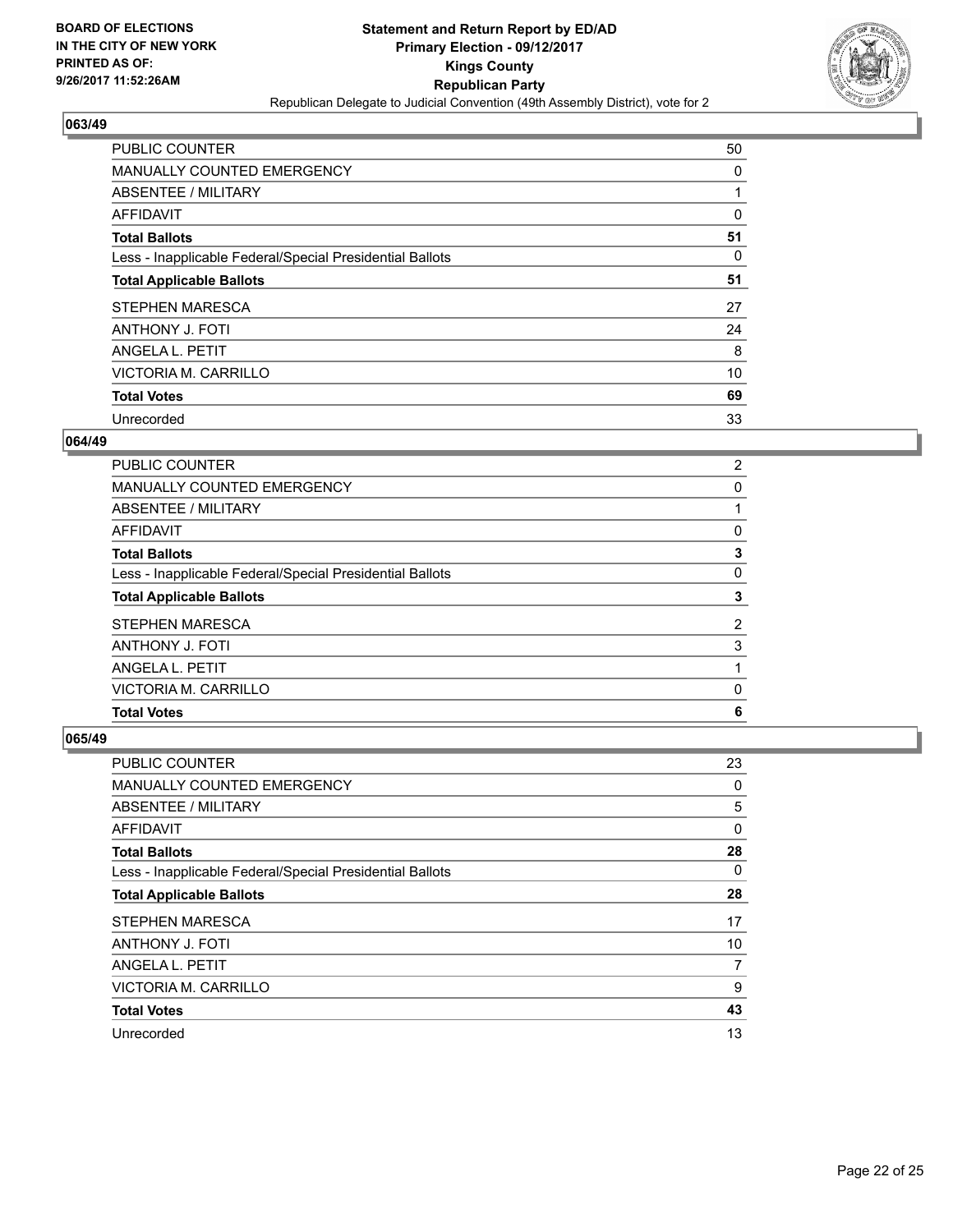

| <b>PUBLIC COUNTER</b>                                    | 3 |
|----------------------------------------------------------|---|
| MANUALLY COUNTED EMERGENCY                               | 0 |
| ABSENTEE / MILITARY                                      |   |
| AFFIDAVIT                                                | 0 |
| <b>Total Ballots</b>                                     | 4 |
| Less - Inapplicable Federal/Special Presidential Ballots | 0 |
| <b>Total Applicable Ballots</b>                          | 4 |
| STEPHEN MARESCA                                          | 0 |
| <b>ANTHONY J. FOTI</b>                                   | 2 |
| ANGELA L. PETIT                                          |   |
| VICTORIA M. CARRILLO                                     | 3 |
| <b>Total Votes</b>                                       | 6 |
| Unrecorded                                               | 2 |

#### **067/49**

| PUBLIC COUNTER                                           | $\mathbf{2}^{\prime}$ |
|----------------------------------------------------------|-----------------------|
| MANUALLY COUNTED EMERGENCY                               | 0                     |
| ABSENTEE / MILITARY                                      | 0                     |
| AFFIDAVIT                                                | 0                     |
| <b>Total Ballots</b>                                     | $\mathbf{2}$          |
| Less - Inapplicable Federal/Special Presidential Ballots | 0                     |
| <b>Total Applicable Ballots</b>                          | 2                     |
| <b>STEPHEN MARESCA</b>                                   | 0                     |
| ANTHONY J. FOTI                                          | 0                     |
| ANGELA L. PETIT                                          | 2                     |
| VICTORIA M. CARRILLO                                     | 2                     |
| <b>Total Votes</b>                                       | 4                     |

| PUBLIC COUNTER                                           | 0 |
|----------------------------------------------------------|---|
| <b>MANUALLY COUNTED EMERGENCY</b>                        | 0 |
| ABSENTEE / MILITARY                                      | 0 |
| <b>AFFIDAVIT</b>                                         | 0 |
| <b>Total Ballots</b>                                     | 0 |
| Less - Inapplicable Federal/Special Presidential Ballots | 0 |
| <b>Total Applicable Ballots</b>                          | 0 |
| <b>STEPHEN MARESCA</b>                                   | 0 |
| <b>ANTHONY J. FOTI</b>                                   | 0 |
| ANGELA L. PETIT                                          | 0 |
| VICTORIA M. CARRILLO                                     | 0 |
| <b>Total Votes</b>                                       | 0 |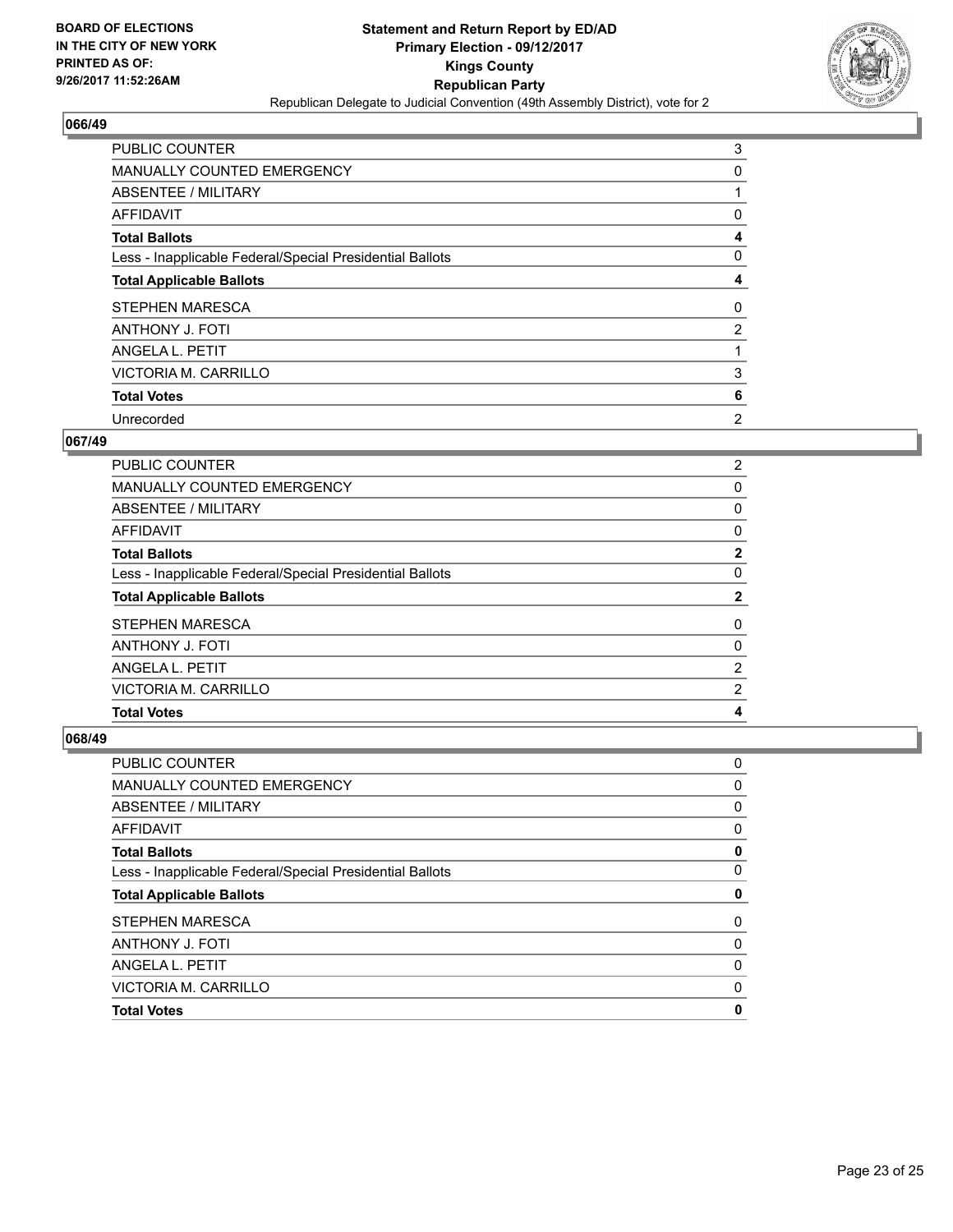

| <b>PUBLIC COUNTER</b>                                    | 0 |
|----------------------------------------------------------|---|
| MANUALLY COUNTED EMERGENCY                               | 0 |
| ABSENTEE / MILITARY                                      |   |
| AFFIDAVIT                                                | 0 |
| <b>Total Ballots</b>                                     |   |
| Less - Inapplicable Federal/Special Presidential Ballots | 0 |
| <b>Total Applicable Ballots</b>                          |   |
| <b>STEPHEN MARESCA</b>                                   | 0 |
| <b>ANTHONY J. FOTI</b>                                   | 0 |
| ANGELA L. PETIT                                          | 0 |
| VICTORIA M. CARRILLO                                     | 0 |
| <b>Total Votes</b>                                       | 0 |
| Unrecorded                                               | 2 |

## **070/49**

| PUBLIC COUNTER                                           | 6              |
|----------------------------------------------------------|----------------|
| MANUALLY COUNTED EMERGENCY                               | 0              |
| ABSENTEE / MILITARY                                      | 0              |
| AFFIDAVIT                                                | 0              |
| <b>Total Ballots</b>                                     | 6              |
| Less - Inapplicable Federal/Special Presidential Ballots | 0              |
| <b>Total Applicable Ballots</b>                          | 6              |
| <b>STEPHEN MARESCA</b>                                   | 4              |
| <b>ANTHONY J. FOTI</b>                                   | 4              |
| ANGELA L. PETIT                                          | $\overline{2}$ |
| VICTORIA M. CARRILLO                                     | 2              |
| <b>Total Votes</b>                                       | 12             |

| PUBLIC COUNTER                                           | 0 |
|----------------------------------------------------------|---|
| <b>MANUALLY COUNTED EMERGENCY</b>                        | 0 |
| ABSENTEE / MILITARY                                      | 0 |
| AFFIDAVIT                                                | 0 |
| <b>Total Ballots</b>                                     | 0 |
| Less - Inapplicable Federal/Special Presidential Ballots | 0 |
| <b>Total Applicable Ballots</b>                          | 0 |
| <b>STEPHEN MARESCA</b>                                   | 0 |
| <b>ANTHONY J. FOTI</b>                                   | 0 |
| ANGELA L. PETIT                                          | 0 |
| VICTORIA M. CARRILLO                                     | 0 |
| <b>Total Votes</b>                                       | 0 |